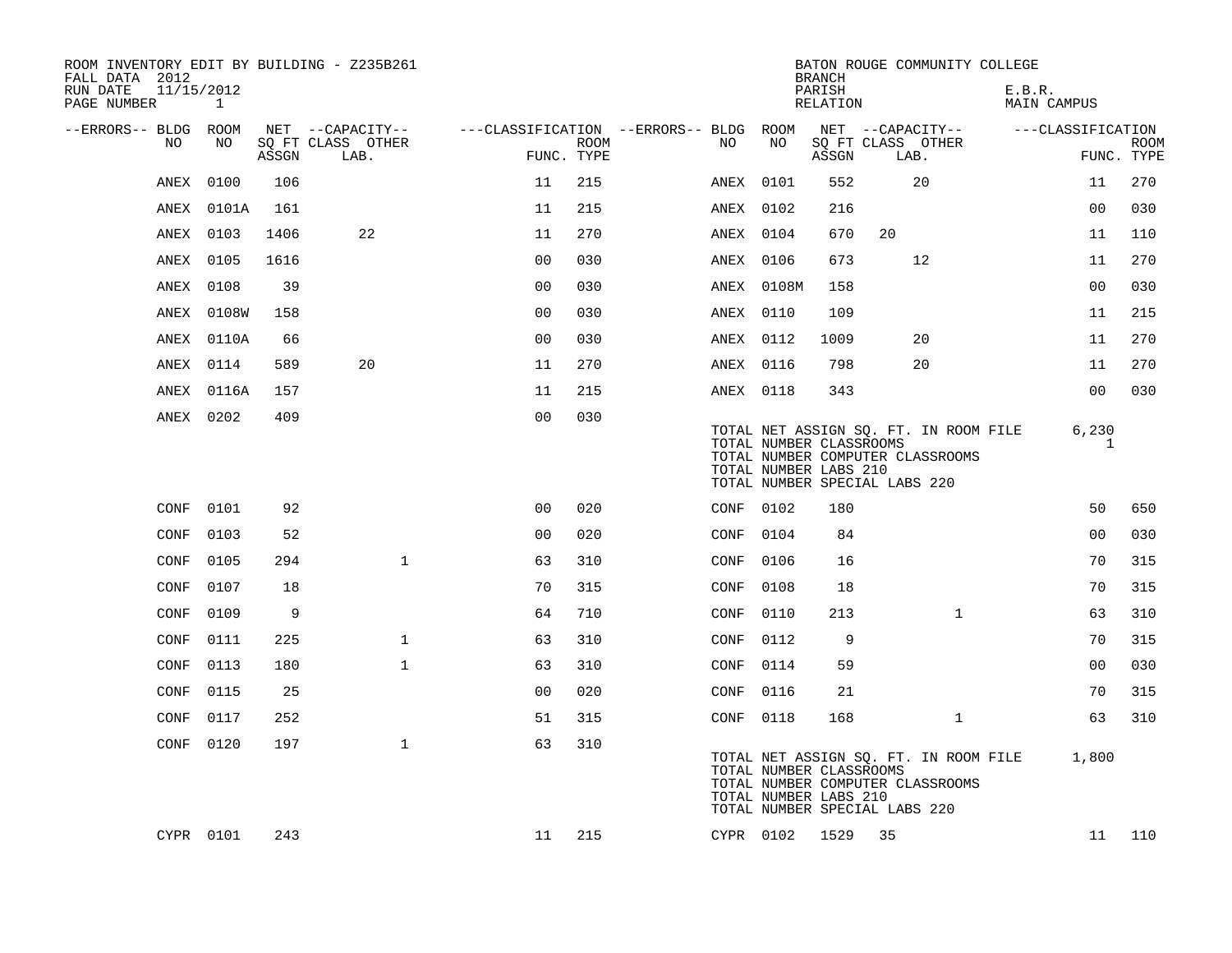| ROOM INVENTORY EDIT BY BUILDING - Z235B261<br>FALL DATA 2012 |           |                            |                  |                 |              |                |                           |                                        |            | <b>BRANCH</b>      |    |                           | BATON ROUGE COMMUNITY COLLEGE |                |                           |
|--------------------------------------------------------------|-----------|----------------------------|------------------|-----------------|--------------|----------------|---------------------------|----------------------------------------|------------|--------------------|----|---------------------------|-------------------------------|----------------|---------------------------|
| 11/15/2012<br>RUN DATE<br>PAGE NUMBER                        | 2         |                            |                  |                 |              |                |                           |                                        |            | PARISH<br>RELATION |    |                           | E.B.R.<br>MAIN CAMPUS         |                |                           |
| --ERRORS-- BLDG ROOM                                         |           |                            | NET --CAPACITY-- |                 |              |                |                           | ---CLASSIFICATION --ERRORS-- BLDG ROOM |            |                    |    | NET --CAPACITY--          | ---CLASSIFICATION             |                |                           |
| NO                                                           | NO        | SQ FT CLASS OTHER<br>ASSGN |                  | LAB.            |              |                | <b>ROOM</b><br>FUNC. TYPE | NO                                     | NO         | ASSGN              |    | SQ FT CLASS OTHER<br>LAB. |                               |                | <b>ROOM</b><br>FUNC. TYPE |
| <b>CYPR</b>                                                  | 0103      | 1447                       |                  | 40              |              | 11             | 210                       |                                        | CYPR 0104  | 320                |    |                           |                               | 11             | 215                       |
| <b>CYPR</b>                                                  | 0105      | 1810                       |                  | 30              |              | 11             | 210                       |                                        | CYPR 0106  | 1497               | 40 |                           |                               | 11             | 110                       |
|                                                              | CYPR 0107 | 247                        |                  |                 |              | 11             | 215                       |                                        | CYPR 0108  | 98                 |    |                           |                               | 00             | 030                       |
| <b>CYPR</b>                                                  | 0109      | 285                        |                  |                 |              | 11             | 215                       |                                        | CYPR 0110  | 213                |    |                           |                               | 0 <sub>0</sub> | 030                       |
|                                                              | CYPR 0111 | 220                        |                  |                 |              | 0 <sub>0</sub> | 030                       |                                        | CYPR 0112  | 64                 |    |                           |                               | 00             | 010                       |
|                                                              | CYPR 0114 | 213                        |                  |                 |              | 11             | 215                       |                                        | CYPR 0115  | 261                |    |                           |                               | 11             | 215                       |
|                                                              | CYPR 0116 | 1067                       | 40               |                 |              | 11             | 110                       |                                        | CYPR 0117  | 96                 |    | $\mathbf{1}$              |                               | 51             | 310                       |
| <b>CYPR</b>                                                  | 0118      | 2847                       | 80               |                 |              | 11             | 110                       |                                        | CYPR 0119  | 60                 |    |                           |                               | 0 <sub>0</sub> | 030                       |
| <b>CYPR</b>                                                  | 0120      | 1081                       | 40               |                 |              | 11             | 110                       |                                        | CYPR 0121  | 110                |    |                           |                               | 64             | 710                       |
|                                                              | CYPR 0125 | 2062                       |                  | 40              |              | 11             | 210                       |                                        | CYPR 0127  | 273                |    |                           |                               | 11             | 215                       |
| CYPR                                                         | 0129      | 1653                       |                  | 30              |              | 11             | 210                       |                                        | CYPR 0131  | 1404               | 35 |                           |                               | 11             | 110                       |
|                                                              | CYPR 0133 | 293                        |                  |                 |              | 11             | 215                       |                                        | CYPR 0135  | 1400               |    |                           |                               | 0 <sub>0</sub> | 020                       |
| CYPR                                                         | 0201      | 1034                       | 35               |                 |              | 11             | 140                       |                                        | CYPR 0202  | 117                |    | $\mathbf{1}$              |                               | 46             | 310                       |
|                                                              | CYPR 0203 | 1063                       |                  | 30              |              | 11             | 210                       |                                        | CYPR 0204  | 129                |    | $\mathbf{1}$              |                               | 46             | 310                       |
| CYPR                                                         | 0205      | 1032                       | 30               |                 |              | 11             | 140                       |                                        | CYPR 0206  | 1015               | 30 |                           |                               | 11             | 140                       |
|                                                              | CYPR 0207 | 148                        |                  |                 | $\mathbf 1$  | 46             | 310                       |                                        | CYPR 0208  | 1010               | 30 |                           |                               | 11             | 140                       |
| CYPR                                                         | 0210      | 1083                       |                  | 30              |              | 11             | 210                       |                                        | CYPR 0211  | 160                |    | $\mathbf{1}$              |                               | 46             | 310                       |
| CYPR                                                         | 0213      | 817                        |                  | $7\phantom{.0}$ |              | 11             | 220                       |                                        | CYPR 0214  | 161                |    | $\mathbf{1}$              |                               | 11             | 310                       |
| CYPR                                                         | 0215A     | 117                        |                  |                 | $\mathbf 1$  | 11             | 310                       |                                        | CYPR 0215B | 117                |    | $\mathbf{1}$              |                               | 11             | 310                       |
| CYPR                                                         | 0215C     | 117                        |                  |                 | 1            | 11             | 310                       |                                        | CYPR 0215D | 117                |    | $\mathbf{1}$              |                               | 11             | 310                       |
| <b>CYPR</b>                                                  | 0215E     | 123                        |                  |                 | $\mathbf 1$  | 11             | 310                       |                                        | CYPR 0215F | 172                |    | $\mathbf{1}$              |                               | 11             | 310                       |
| <b>CYPR</b>                                                  | 0215G     | 123                        |                  |                 | $\mathbf{1}$ | 11             | 310                       |                                        | CYPR 0216  | 160                |    | $\mathbf{1}$              |                               | 11             | 310                       |
| <b>CYPR</b>                                                  | 0218      | 160                        |                  |                 | $\mathbf{1}$ | 11             | 310                       |                                        | CYPR 0219  | 687                | 40 |                           |                               | 11             | 110                       |
| <b>CYPR</b>                                                  | 0220      | 160                        |                  |                 | $\mathbf 1$  | 60             | 310                       |                                        | CYPR 0221  | 542                |    | 35                        |                               | 11             | 210                       |
| <b>CYPR</b>                                                  | 0222      | 164                        |                  |                 | $\mathbf{1}$ | 60             | 310                       |                                        | CYPR 0223  | 608                | 40 |                           |                               | 11             | 110                       |
|                                                              | CYPR 0224 | 64                         |                  |                 |              | 0 <sub>0</sub> | 010                       |                                        | CYPR 0225  | 600                |    | 35                        |                               | 11             | 210                       |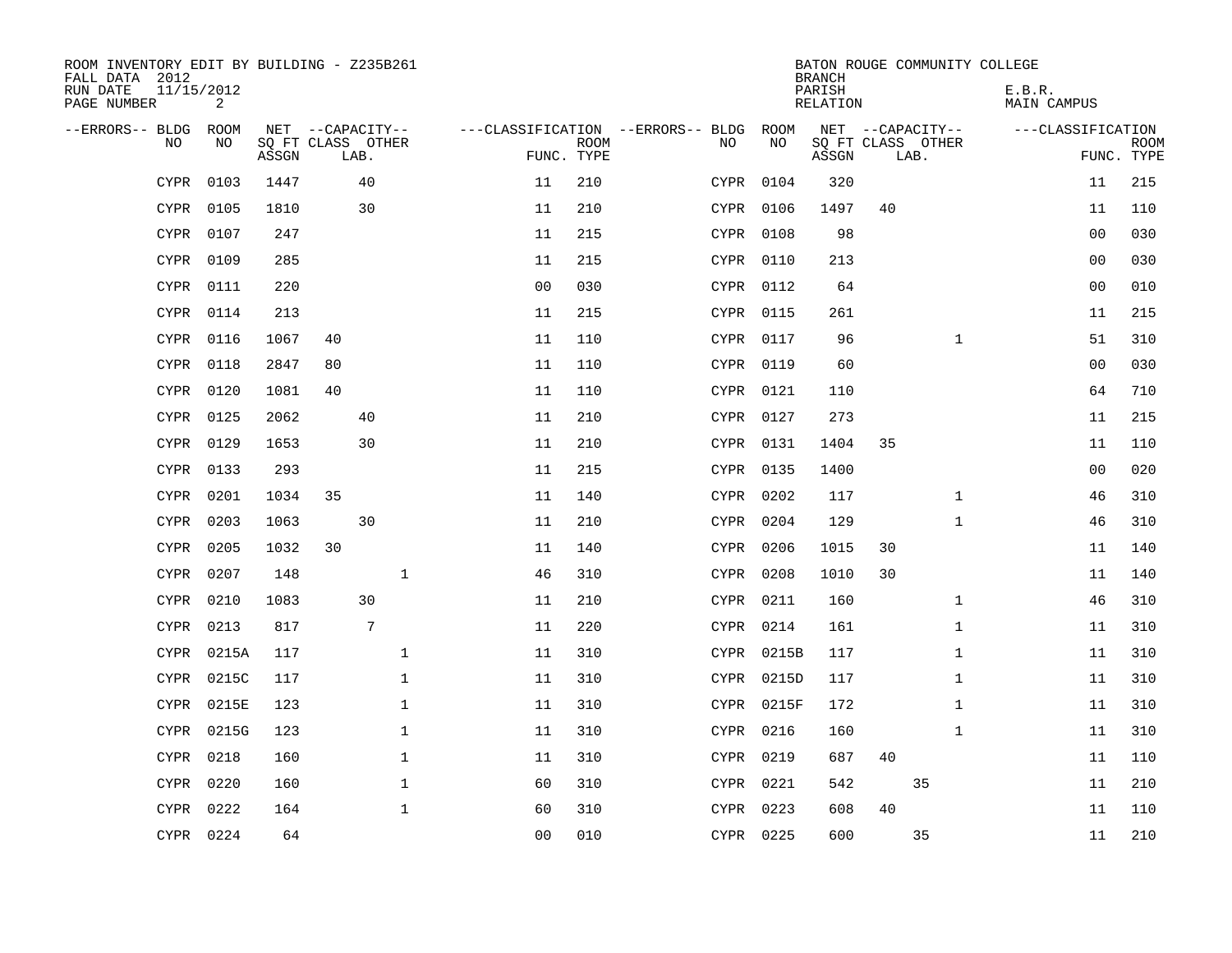| ROOM INVENTORY EDIT BY BUILDING - Z235B261<br>FALL DATA 2012<br>RUN DATE | 11/15/2012 |       |                                               |                |             |                                              |           | <b>BRANCH</b><br>PARISH                                 | BATON ROUGE COMMUNITY COLLEGE                                                                              | E.B.R.                                                   |                           |
|--------------------------------------------------------------------------|------------|-------|-----------------------------------------------|----------------|-------------|----------------------------------------------|-----------|---------------------------------------------------------|------------------------------------------------------------------------------------------------------------|----------------------------------------------------------|---------------------------|
| PAGE NUMBER                                                              | 3          |       |                                               |                |             |                                              |           | RELATION                                                |                                                                                                            | MAIN CAMPUS                                              |                           |
| --ERRORS-- BLDG ROOM<br>NO                                               | NO         | ASSGN | NET --CAPACITY--<br>SQ FT CLASS OTHER<br>LAB. | FUNC. TYPE     | <b>ROOM</b> | ---CLASSIFICATION --ERRORS-- BLDG ROOM<br>NO | NO        | ASSGN                                                   | NET --CAPACITY--<br>SQ FT CLASS OTHER<br>LAB.                                                              | ---CLASSIFICATION                                        | <b>ROOM</b><br>FUNC. TYPE |
| <b>CYPR</b>                                                              | 0226       | 210   |                                               | 0 <sub>0</sub> | 030         |                                              | CYPR 0227 | 631                                                     | 35                                                                                                         | 11                                                       | 310                       |
|                                                                          | CYPR 0228  | 64    |                                               | 70             | 315         |                                              | CYPR 0229 | 171                                                     | $\mathbf{1}$                                                                                               | 11                                                       | 310                       |
|                                                                          | CYPR 0230  | 215   |                                               | 0 <sub>0</sub> | 030         |                                              | CYPR 0231 | 150                                                     | $\mathbf{1}$                                                                                               | 11                                                       | 310                       |
|                                                                          | CYPR 0232  | 1102  | 40                                            | 11             | 210         |                                              | CYPR 0233 | 150                                                     | $\mathbf{1}$                                                                                               | 11                                                       | 310                       |
|                                                                          | CYPR 0234  | 128   |                                               | 63             | 650         |                                              | CYPR 0235 | 148                                                     | $\mathbf{1}$                                                                                               | 11                                                       | 310                       |
|                                                                          | CYPR 0236  | 500   | $\mathbf{1}$                                  | 11             | 310         |                                              | CYPR 0238 | 163                                                     | $\mathbf{1}$                                                                                               | 11                                                       | 310                       |
|                                                                          | CYPR 0240  | 360   |                                               | 63             | 350         |                                              | CYPR 0242 | 210                                                     | $\mathbf{1}$                                                                                               | 11                                                       | 310                       |
|                                                                          | CYPR 0243  | 162   | $\mathbf 1$                                   | 11             | 310         |                                              | CYPR 0244 | 143                                                     | $\mathbf{1}$                                                                                               | 60                                                       | 310                       |
|                                                                          | CYPR 0245  | 145   | $\mathbf 1$                                   | 60             | 310         |                                              | CYPR 0246 | 256                                                     | $\mathbf{1}$                                                                                               | 11                                                       | 310                       |
|                                                                          | CYPR 0247  | 144   | $\mathbf 1$                                   | 60             | 310         |                                              | CYPR 0248 | 144                                                     | $\mathbf{1}$                                                                                               | 11                                                       | 310                       |
|                                                                          | CYPR 0249  | 145   | $\mathbf 1$                                   | 60             | 310         |                                              | CYPR 0250 | 160                                                     | $\mathbf{1}$                                                                                               | 11                                                       | 310                       |
|                                                                          | CYPR 0251  | 160   | $\mathbf{1}$                                  | 11             | 310         |                                              | CYPR 0252 | 160                                                     | $\mathbf{1}$                                                                                               | 11                                                       | 310                       |
| CYPR                                                                     | 0253       | 147   | $\mathbf 1$                                   | 60             | 310         |                                              | CYPR 0254 | 160                                                     | $\mathbf{1}$                                                                                               | 11                                                       | 310                       |
|                                                                          | CYPR 0258  | 160   | $\mathbf 1$                                   | 11             | 310         |                                              | CYPR 0260 | 160                                                     | $\mathbf{1}$                                                                                               | 11                                                       | 310                       |
|                                                                          | CYPR 0262  | 153   | $\mathbf{1}$                                  | 11             | 310         |                                              | CYPR 0264 | 148                                                     | $\mathbf{1}$                                                                                               | 11                                                       | 310                       |
|                                                                          | CYPR 0266  | 148   | $\mathbf 1$                                   | 11             | 310         |                                              | CYPR 0268 | 148                                                     | $\mathbf{1}$                                                                                               | 11                                                       | 310                       |
| CYPR                                                                     | 0272       | 35    |                                               | 0 <sub>0</sub> | 030         |                                              | CYPR 0274 | 142                                                     | $\mathbf{1}$                                                                                               | 51                                                       | 310                       |
|                                                                          | CYPR 0276  | 142   | $\mathbf 1$                                   | 51             | 310         |                                              | CYPR 2000 | 123<br>TOTAL NUMBER CLASSROOMS<br>TOTAL NUMBER LABS 210 | TOTAL NET ASSIGN SQ. FT. IN ROOM FILE<br>TOTAL NUMBER COMPUTER CLASSROOMS<br>TOTAL NUMBER SPECIAL LABS 220 | 00<br>37,378<br>8<br>$\overline{4}$<br>9<br>$\mathbf{1}$ | 020                       |
|                                                                          | FACL 0100  | 100   | $\mathbf 1$                                   | 63             | 310         |                                              | FACL 0101 | 190                                                     |                                                                                                            | 00                                                       | 020                       |
|                                                                          | FACL 0102  | 176   | $\mathbf 1$                                   | 51             | 310         |                                              | FACL 0103 | 176                                                     | $\mathbf{1}$                                                                                               | 51                                                       | 310                       |
|                                                                          | FACL 0104  | 176   | $\mathbf{1}$                                  | 51             | 310         |                                              | FACL 0105 | 70                                                      |                                                                                                            | 50                                                       | 650                       |
| FACL                                                                     | 0106       | 48    |                                               | 0 <sub>0</sub> | 030         |                                              | FACL 0107 | 210                                                     |                                                                                                            | 63                                                       | 350                       |
|                                                                          | FACL 0108  | 88    | $\mathbf 1$                                   | 51             | 310         |                                              | FACL 0109 | 15                                                      |                                                                                                            | 70                                                       | 315                       |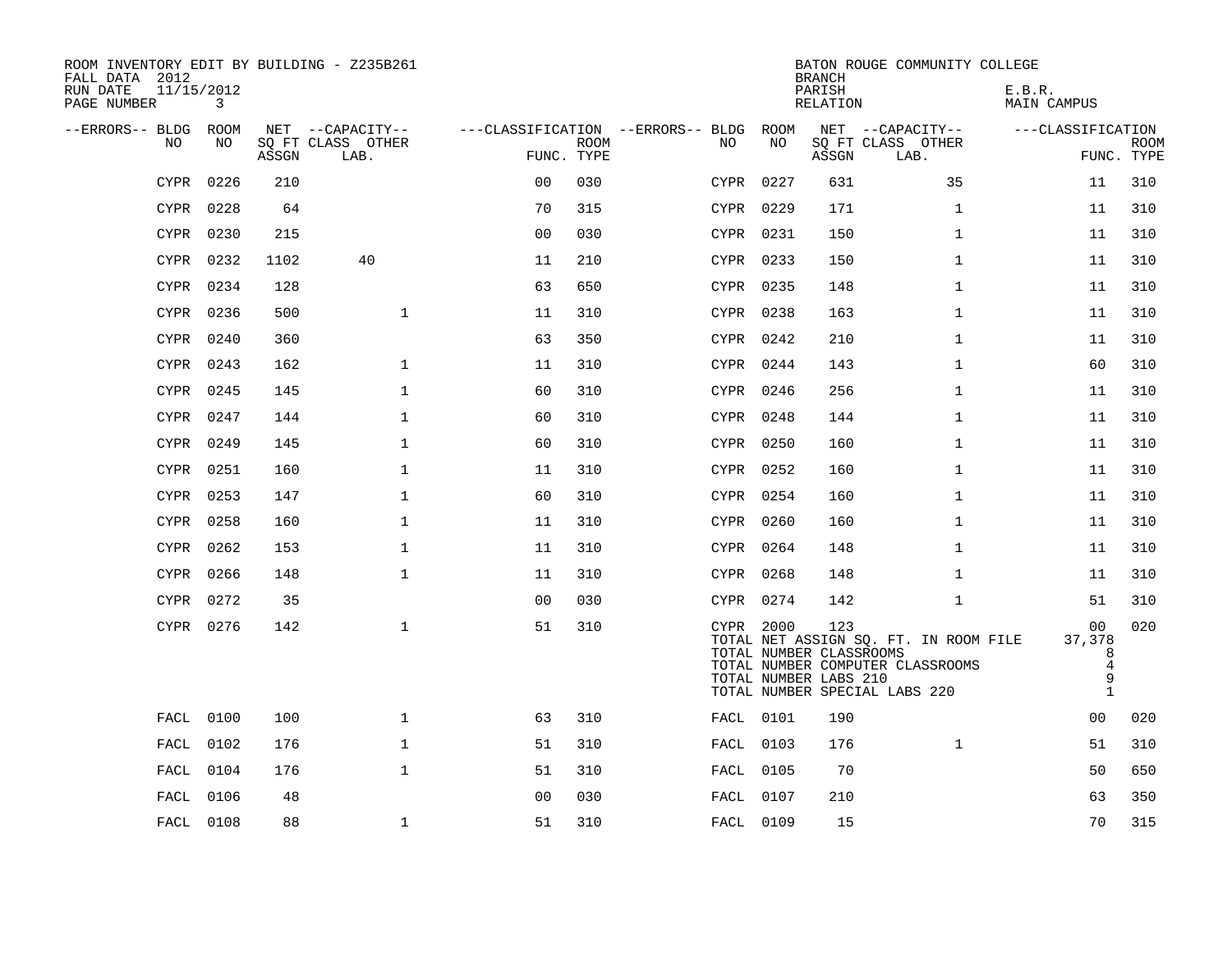| ROOM INVENTORY EDIT BY BUILDING - Z235B261<br>FALL DATA 2012 |                              |       |    |                                       |                                        |             |           |                                                  | <b>BRANCH</b>      |                                       |                                                                           | BATON ROUGE COMMUNITY COLLEGE |                   |             |
|--------------------------------------------------------------|------------------------------|-------|----|---------------------------------------|----------------------------------------|-------------|-----------|--------------------------------------------------|--------------------|---------------------------------------|---------------------------------------------------------------------------|-------------------------------|-------------------|-------------|
| RUN DATE<br>PAGE NUMBER                                      | 11/15/2012<br>$\overline{4}$ |       |    |                                       |                                        |             |           |                                                  | PARISH<br>RELATION |                                       |                                                                           | E.B.R.                        | MAIN CAMPUS       |             |
| --ERRORS-- BLDG ROOM<br>NO                                   | NO                           |       |    | NET --CAPACITY--<br>SQ FT CLASS OTHER | ---CLASSIFICATION --ERRORS-- BLDG ROOM | <b>ROOM</b> | NO.       | NO                                               |                    | NET --CAPACITY--<br>SQ FT CLASS OTHER |                                                                           |                               | ---CLASSIFICATION | <b>ROOM</b> |
|                                                              |                              | ASSGN |    | LAB.                                  |                                        | FUNC. TYPE  |           |                                                  | ASSGN              | LAB.                                  |                                                                           |                               |                   | FUNC. TYPE  |
| FACL                                                         | 0110                         | 132   |    | $\mathbf{1}$                          | 51                                     | 310         | FACL 0111 |                                                  | 132                |                                       | $\mathbf{1}$                                                              |                               | 51                | 310         |
|                                                              | FACL 0112                    | 154   |    | $\mathbf{1}$                          | 51                                     | 310         | FACL 0113 |                                                  | 110                |                                       | $\mathbf{1}$                                                              |                               | 51                | 310         |
|                                                              | FACL 0114                    | 15    |    |                                       | 70                                     | 315         | FACL 0115 |                                                  | 48                 |                                       |                                                                           |                               | 0 <sub>0</sub>    | 030         |
| FACL                                                         | 0116                         | 203   |    | $\mathbf{1}$                          | 51                                     | 310         | FACL 0120 |                                                  | 240                |                                       |                                                                           |                               | 0 <sub>0</sub>    | 020         |
|                                                              | FACL 0150                    | 88    |    |                                       | 0 <sub>0</sub>                         | 020         |           | TOTAL NUMBER CLASSROOMS<br>TOTAL NUMBER LABS 210 |                    | TOTAL NUMBER SPECIAL LABS 220         | TOTAL NET ASSIGN SQ. FT. IN ROOM FILE<br>TOTAL NUMBER COMPUTER CLASSROOMS |                               | 1,757             |             |
| FRAZ                                                         | 0008                         | 198   |    |                                       | 0 <sup>0</sup>                         | 020         | FRAZ 0100 |                                                  | 1102               | 73                                    |                                                                           |                               | 11                | 110         |
| FRAZ                                                         | 0102                         | 624   | 40 |                                       | 11                                     | 110         | FRAZ      | 0103                                             | 90                 |                                       |                                                                           |                               | 0 <sub>0</sub>    | 020         |
| FRAZ                                                         | 0104                         | 86    |    | $\mathbf{1}$                          | 63                                     | 310         | FRAZ      | 0105                                             | 96                 |                                       |                                                                           |                               | 0 <sub>0</sub>    | 030         |
| FRAZ                                                         | 0106                         | 96    |    | $\mathbf{1}$                          | 60                                     | 310         | FRAZ      | 0107                                             | 96                 |                                       |                                                                           |                               | 0 <sub>0</sub>    | 030         |
| FRAZ                                                         | 0108                         | 96    |    |                                       | 0 <sub>0</sub>                         | 030         | FRAZ      | 0109                                             | 93                 |                                       |                                                                           |                               | 0 <sub>0</sub>    | 030         |
| FRAZ                                                         | 0110                         | 1080  | 46 |                                       | 11                                     | 110         | FRAZ      | 0111                                             | 374                | 8                                     |                                                                           |                               | 11                | 110         |
| FRAZ                                                         | 0112                         | 176   |    |                                       | 0 <sub>0</sub>                         | 020         | FRAZ      | 0113                                             | 238                |                                       | $\mathbf{1}$                                                              |                               | 48                | 310         |
| FRAZ                                                         | 0114                         | 100   |    |                                       | 00                                     | 030         | FRAZ      | 0114A                                            | 56                 |                                       |                                                                           |                               | 0 <sub>0</sub>    | 020         |
| FRAZ                                                         | 0115                         | 235   |    | $\mathbf{1}$                          | 60                                     | 310         | FRAZ      | 0116                                             | 3228               |                                       | 12                                                                        |                               | 11                | 220         |
| FRAZ                                                         | 0117                         | 460   |    | 16                                    | 11                                     | 220         | FRAZ      | 0118                                             | 252                |                                       | $\mathbf{1}$                                                              |                               | 48                | 310         |
| FRAZ                                                         | 0119A                        | 205   |    | $\mathbf{1}$                          | 60                                     | 310         | FRAZ      | 0120                                             | 132                |                                       |                                                                           |                               | 0 <sub>0</sub>    | 010         |
| FRAZ                                                         | 0122                         | 458   | 12 |                                       | 11                                     | 110         |           | FRAZ 0123A                                       | 754                |                                       | 10                                                                        |                               | 11                | 240         |
| FRAZ                                                         | 0124                         | 84    |    |                                       | 70                                     | 315         | FRAZ      | 0125                                             | 77                 |                                       |                                                                           |                               | 0 <sub>0</sub>    | 030         |
| FRAZ                                                         | 0127                         | 40    |    |                                       | 0 <sub>0</sub>                         | 020         | FRAZ      | 0128                                             | 3354               |                                       | 16                                                                        |                               | 11                | 220         |
| FRAZ                                                         | 0130                         | 3310  |    | 18                                    | 11                                     | 225         | FRAZ      | 0131                                             | 187                |                                       | $\mathbf{1}$                                                              |                               | 60                | 310         |
| FRAZ                                                         | 0132B                        | 100   |    |                                       | 0 <sub>0</sub>                         | 020         | FRAZ      | 0134                                             | 40                 |                                       |                                                                           |                               | 00                | 020         |
| FRAZ                                                         | 0135                         | 144   |    |                                       | 0 <sub>0</sub>                         | 030         | FRAZ      | 0136                                             | 120                |                                       |                                                                           |                               | 0 <sub>0</sub>    | 030         |
|                                                              | FRAZ 0200                    | 94    |    |                                       | 0 <sub>0</sub>                         | 020         | FRAZ 0201 |                                                  | 532                | 18                                    |                                                                           |                               | 63                | 110         |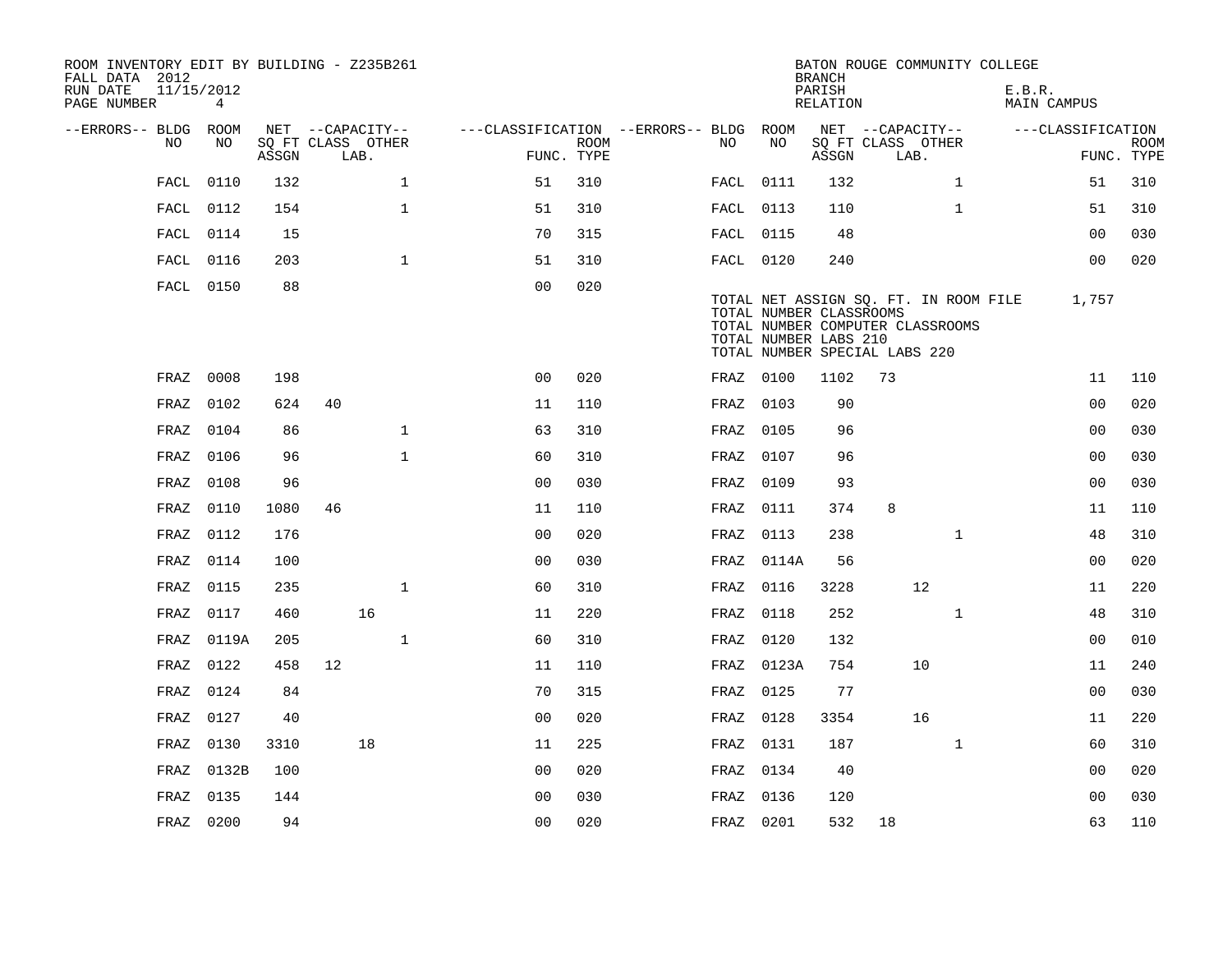| ROOM INVENTORY EDIT BY BUILDING - Z235B261<br>FALL DATA 2012 |      |                 |                   |      |             |                |      |                                        |           |      | <b>BRANCH</b>                                                                             |    |                                                                                 | BATON ROUGE COMMUNITY COLLEGE         |                              |             |
|--------------------------------------------------------------|------|-----------------|-------------------|------|-------------|----------------|------|----------------------------------------|-----------|------|-------------------------------------------------------------------------------------------|----|---------------------------------------------------------------------------------|---------------------------------------|------------------------------|-------------|
| RUN DATE<br>11/15/2012<br>PAGE NUMBER                        | 5    |                 |                   |      |             |                |      |                                        |           |      | PARISH<br>RELATION                                                                        |    |                                                                                 | E.B.R.<br>MAIN CAMPUS                 |                              |             |
| --ERRORS-- BLDG ROOM                                         |      |                 | NET --CAPACITY--  |      |             |                |      | ---CLASSIFICATION --ERRORS-- BLDG ROOM |           |      |                                                                                           |    | NET --CAPACITY--                                                                |                                       | ---CLASSIFICATION            |             |
| NO.                                                          | NO.  | ASSGN           | SO FT CLASS OTHER | LAB. |             | FUNC. TYPE     | ROOM |                                        | NO        | NO   | ASSGN                                                                                     |    | SQ FT CLASS OTHER<br>LAB.                                                       |                                       | FUNC. TYPE                   | <b>ROOM</b> |
| FRAZ                                                         | 0203 | 221             |                   |      |             | 0 <sup>0</sup> | 010  |                                        | FRAZ      | 0204 | 221                                                                                       |    |                                                                                 |                                       | 0 <sub>0</sub>               | 010         |
| FRAZ                                                         | 0205 | 131             |                   |      |             | 0 <sub>0</sub> | 030  |                                        | FRAZ      | 0206 | 139                                                                                       |    | $\mathbf{1}$                                                                    |                                       | 63                           | 310         |
| FRAZ                                                         | 0207 | 236             |                   |      |             | 0 <sub>0</sub> | 030  |                                        | FRAZ      | 0208 | 200                                                                                       |    | $\mathbf{1}$                                                                    |                                       | 60                           | 310         |
| FRAZ                                                         | 0209 | 55              |                   |      |             | 0 <sub>0</sub> | 030  |                                        | FRAZ      | 0210 | 3655                                                                                      |    | 28                                                                              |                                       | 11                           | 220         |
| FRAZ                                                         | 0211 | 155             |                   |      |             | 00             | 030  |                                        | FRAZ      | 0212 | 868                                                                                       | 40 |                                                                                 |                                       | 70                           | 110         |
| FRAZ                                                         | 0213 | 228             |                   |      |             | 0 <sub>0</sub> | 030  |                                        | FRAZ      | 0214 | 842                                                                                       | 56 |                                                                                 |                                       | 11                           | 110         |
| FRAZ                                                         | 0215 | 2379            |                   | 30   |             | 11             | 220  |                                        | FRAZ      | 0216 | 764                                                                                       |    |                                                                                 |                                       | 0 <sub>0</sub>               | 020         |
| FRAZ                                                         | 0217 | 88              |                   |      |             | 0 <sub>0</sub> | 020  |                                        | FRAZ      | 0218 | 800                                                                                       | 53 |                                                                                 |                                       | 11                           | 110         |
| FRAZ                                                         | 0219 | 100             |                   |      |             | 0 <sub>0</sub> | 020  |                                        | FRAZ      | 0220 | 164                                                                                       |    |                                                                                 |                                       | 0 <sub>0</sub>               | 030         |
| FRAZ                                                         | 0221 | 575             | 25                |      |             | 11             | 110  |                                        | FRAZ      | 0222 | 569                                                                                       | 24 |                                                                                 |                                       | 11                           | 110         |
| FRAZ                                                         | 0223 | 353             | 18                |      |             | 11             | 110  |                                        | FRAZ      | 0224 | 414                                                                                       | 18 |                                                                                 |                                       | 11                           | 110         |
| FRAZ                                                         | 0225 | 666             |                   | 15   |             | 11             | 240  |                                        | FRAZ      | 0226 | 588                                                                                       |    | 12                                                                              |                                       | 11                           | 240         |
| FRAZ                                                         | 0227 | 510             | 15                |      |             | 11             | 110  |                                        | FRAZ      | 0228 | 650                                                                                       | 15 |                                                                                 |                                       | 11                           | 110         |
| FRAZ                                                         | 0229 | 650             | 15                |      |             | 11             | 110  |                                        | FRAZ      | 0230 | 384                                                                                       |    |                                                                                 |                                       | 0 <sub>0</sub>               | 020         |
| FRAZ                                                         | 0231 | 515             |                   |      |             | 0 <sub>0</sub> | 020  |                                        | FRAZ      | 0232 | 153                                                                                       |    |                                                                                 |                                       | 0 <sub>0</sub>               | 030         |
| FRAZ                                                         | 0233 | 154             |                   |      |             | 0 <sub>0</sub> | 030  |                                        | FRAZ 0234 |      | 55                                                                                        |    |                                                                                 |                                       | 0 <sub>0</sub>               | 020         |
| FRAZ                                                         | 0235 | 2720            |                   |      |             | 0 <sub>0</sub> | 020  |                                        | FRAZ      | 0236 | 55                                                                                        |    |                                                                                 |                                       | 0 <sub>0</sub>               | 020         |
| FRAZ                                                         | 0237 | 154             |                   |      |             | 0 <sub>0</sub> | 030  |                                        | FRAZ      | 0238 | 153                                                                                       |    |                                                                                 |                                       | 0 <sub>0</sub>               | 030         |
| FRAZ                                                         | 0239 | 72              |                   |      |             | 0 <sub>0</sub> | 030  |                                        | FRAZ      | 0240 | 3050                                                                                      |    | 60                                                                              |                                       | 12                           | 210         |
| FRAZ                                                         | 0242 | 253             |                   |      | $\mathbf 1$ | 48             | 310  |                                        | FRAZ 0243 |      | 759                                                                                       | 25 |                                                                                 |                                       | 11                           | 110         |
| FRAZ                                                         | 0244 | 825             |                   | 20   |             | 12             | 210  |                                        | FRAZ 0245 |      | 297                                                                                       |    |                                                                                 |                                       | 70                           | 215         |
| FRAZ                                                         | 0250 | 135             |                   |      | $\mathbf 1$ | 51             | 310  |                                        | FRAZ 2000 |      | 2904<br>TOTAL NUMBER CLASSROOMS<br>TOTAL NUMBER LABS 210<br>TOTAL NUMBER SPECIAL LABS 220 |    | 60<br>TOTAL NET ASSIGN SQ. FT. IN ROOM FILE<br>TOTAL NUMBER COMPUTER CLASSROOMS |                                       | 12<br>38,740<br>17<br>3<br>5 | 210         |
|                                                              |      | GARE 0100 32135 |                   |      |             | 92             | 740  |                                        |           |      |                                                                                           |    |                                                                                 | TOTAL NET ASSIGN SQ. FT. IN ROOM FILE | 32,135                       |             |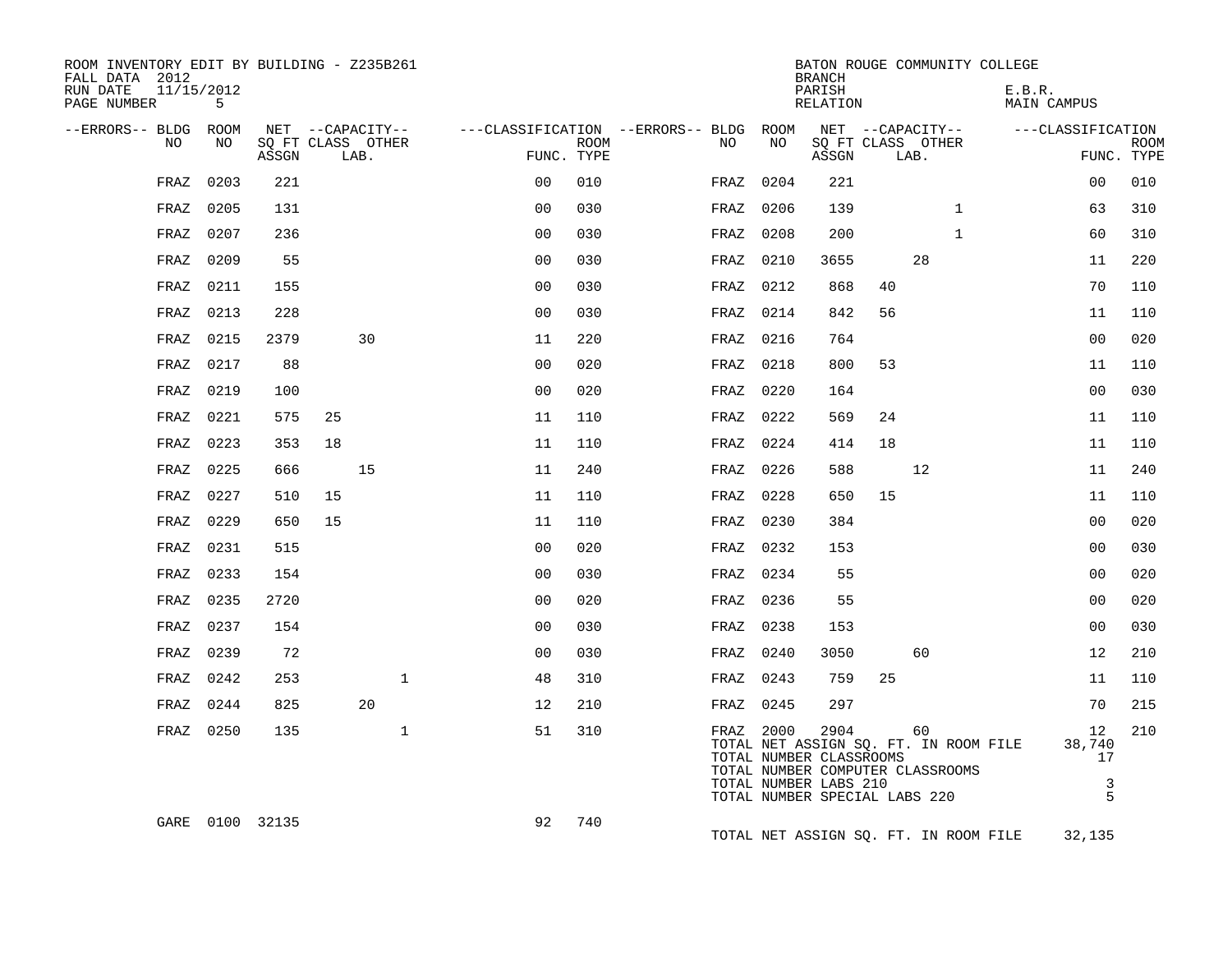| ROOM INVENTORY EDIT BY BUILDING - Z235B261<br>FALL DATA 2012 |                 |            |                                       |              |                                                         |      |           |                                                  | <b>BRANCH</b>      |                                                                           | BATON ROUGE COMMUNITY COLLEGE         |                       |                |             |
|--------------------------------------------------------------|-----------------|------------|---------------------------------------|--------------|---------------------------------------------------------|------|-----------|--------------------------------------------------|--------------------|---------------------------------------------------------------------------|---------------------------------------|-----------------------|----------------|-------------|
| RUN DATE<br>PAGE NUMBER                                      | 11/15/2012<br>6 |            |                                       |              |                                                         |      |           |                                                  | PARISH<br>RELATION |                                                                           |                                       | E.B.R.<br>MAIN CAMPUS |                |             |
| --ERRORS-- BLDG ROOM<br>NO                                   | NO              |            | NET --CAPACITY--<br>SQ FT CLASS OTHER |              | ---CLASSIFICATION --ERRORS-- BLDG ROOM NET --CAPACITY-- | ROOM | NO        | NO                                               |                    | SQ FT CLASS OTHER                                                         |                                       | ---CLASSIFICATION     |                | <b>ROOM</b> |
|                                                              |                 | ASSGN      | LAB.                                  |              | FUNC. TYPE                                              |      |           | TOTAL NUMBER CLASSROOMS<br>TOTAL NUMBER LABS 210 | ASSGN              | LAB.<br>TOTAL NUMBER COMPUTER CLASSROOMS<br>TOTAL NUMBER SPECIAL LABS 220 |                                       |                       |                | FUNC. TYPE  |
| HEAL                                                         | 0100            | 735        |                                       | 8            | 60                                                      | 314  | HEAL 0101 |                                                  | 600                | 30                                                                        |                                       |                       | 11             | 110         |
| HEAL                                                         | 0102            | 600        | 30                                    |              | 11                                                      | 110  | HEAL      | 0103                                             | 600                | 30                                                                        |                                       |                       | 11             | 110         |
| HEAL                                                         | 0104            | 600        | 30                                    |              | 11                                                      | 110  | HEAL 0105 |                                                  | 600                | 30                                                                        |                                       |                       | 11             | 110         |
| HEAL                                                         | 0106            | 600        | 30                                    |              | 11                                                      | 110  | HEAL      | 0110                                             | 396                |                                                                           |                                       |                       | 0 <sub>0</sub> | 030         |
| <b>HEAL</b>                                                  | 0111            | 600        | 30                                    |              | 11                                                      | 110  | HEAL 0112 |                                                  | 600                | 30                                                                        |                                       |                       | 11             | 110         |
| <b>HEAL</b>                                                  | 0113            | 188        |                                       |              | 51                                                      | 525  | HEAL      | 0114                                             | 40                 |                                                                           |                                       |                       | 0 <sub>0</sub> | 030         |
| HEAL                                                         | 0115            | 100        |                                       | $\mathbf 1$  | 91                                                      | 615  | HEAL 0116 |                                                  | 332                |                                                                           | 3                                     |                       | 46             | 325         |
| HEAL                                                         | 0117            | 298        |                                       | 2            | 91                                                      | 660  | HEAL      | 0118                                             | 396                |                                                                           |                                       |                       | 0 <sub>0</sub> | 030         |
| <b>HEAL</b>                                                  | 0119            | 930        | 63                                    |              | 11                                                      | 110  | HEAL 0120 |                                                  | 366                |                                                                           |                                       |                       | 50             | 520         |
| <b>HEAL</b><br>9                                             | 0123            | 2154       | 34                                    |              | 11                                                      | 110  | HEAL 0124 |                                                  | 262                |                                                                           | 18                                    |                       | 52             | 520         |
| HEAL                                                         |                 | 0125 16340 |                                       | 2725         | 93                                                      | 520  |           | HEAL 0125A                                       | 396                |                                                                           | 26                                    |                       | 50             | 525         |
| HEAL                                                         | 0125B           | 355        |                                       | 23           | 50                                                      | 525  | HEAL 0126 |                                                  | 40                 |                                                                           |                                       |                       | 0 <sub>0</sub> | 010         |
|                                                              | HEAL 0128       | 396        |                                       |              | 0 <sub>0</sub>                                          | 030  |           | TOTAL NUMBER CLASSROOMS<br>TOTAL NUMBER LABS 210 |                    | TOTAL NUMBER COMPUTER CLASSROOMS<br>TOTAL NUMBER SPECIAL LABS 220         | TOTAL NET ASSIGN SQ. FT. IN ROOM FILE | 27,256                | 10             |             |
|                                                              | ITEC 0101       | 156        |                                       | $\mathbf 1$  | 51                                                      | 310  | ITEC 0102 |                                                  | 90                 |                                                                           | $\mathbf{1}$                          |                       | 51             | 310         |
|                                                              | ITEC 0103       | 90         |                                       | $\mathbf 1$  | 51                                                      | 310  | ITEC 0104 |                                                  | 152                |                                                                           |                                       |                       | 70             | 315         |
| ITEC                                                         | 0105            | 56         |                                       |              | 0 <sub>0</sub>                                          | 030  | ITEC      | 0106                                             | 80                 |                                                                           |                                       |                       | 50             | 650         |
|                                                              | ITEC 0107       | 60         |                                       | $\mathbf{1}$ | 51                                                      | 310  | ITEC 0108 |                                                  | 782                |                                                                           |                                       |                       | 64             | 710         |
|                                                              | ITEC 0109       | 88         |                                       | $\mathbf{1}$ | 51                                                      | 310  | ITEC 0110 |                                                  | 64                 |                                                                           |                                       |                       | 00             | 030         |
| ITEC                                                         | 0111            | 168        |                                       | $\mathbf{1}$ | 51                                                      | 310  | ITEC 0112 |                                                  | 140                |                                                                           | $\mathbf{1}$                          |                       | 51             | 310         |
| ITEC                                                         | 0113            | 91         |                                       |              | 00                                                      | 020  | ITEC      | 0115                                             | 288                |                                                                           |                                       |                       | 63             | 350         |
|                                                              | ITEC 0121       | 36         |                                       |              | 0 <sub>0</sub>                                          | 020  | ITEC 0122 |                                                  | 52                 |                                                                           |                                       |                       | 0 <sub>0</sub> | 020         |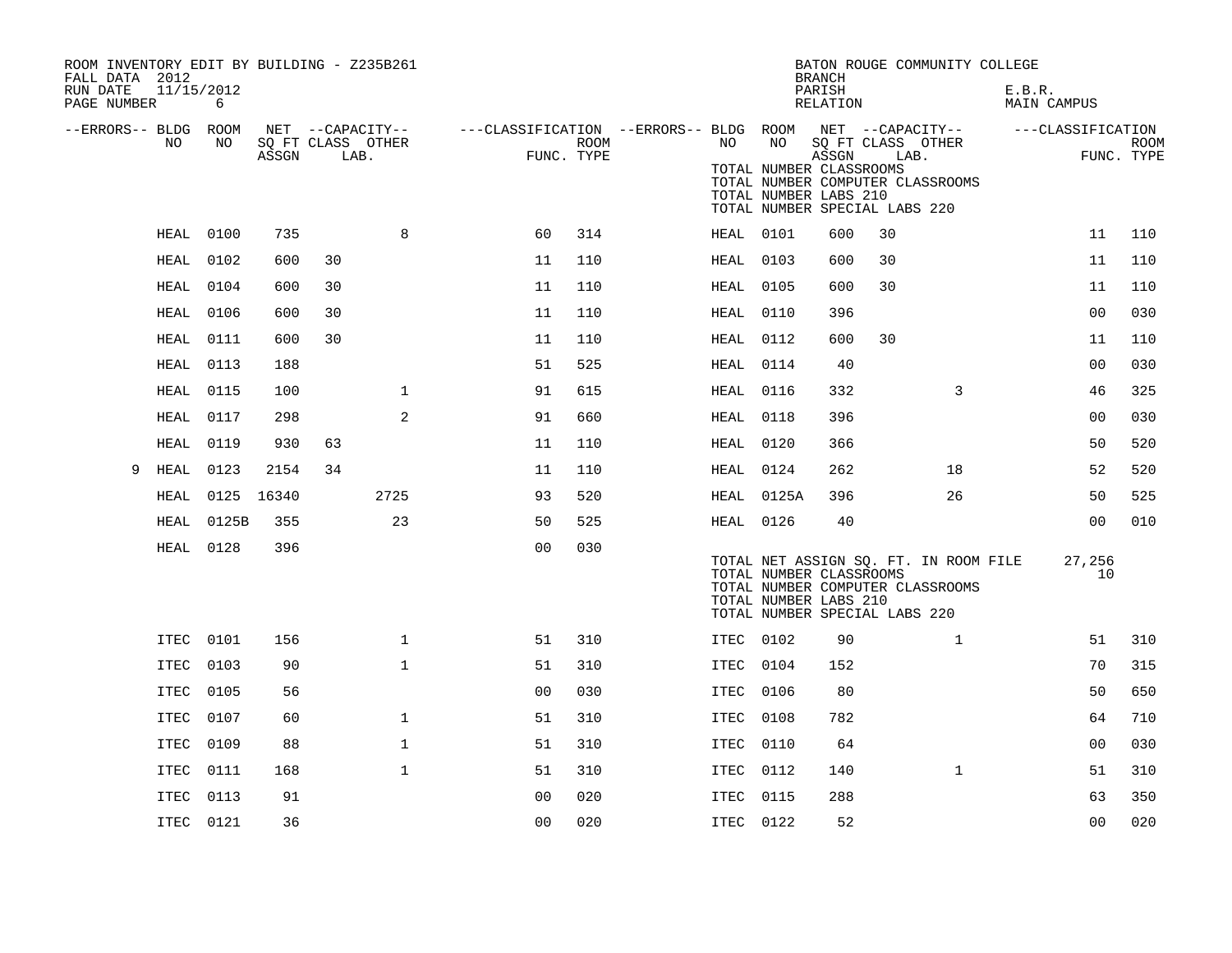| ROOM INVENTORY EDIT BY BUILDING - Z235B261<br>FALL DATA 2012<br>11/15/2012<br>RUN DATE<br>PAGE NUMBER | $7\overline{ }$ |       |                                               |                                                                       |      |           |            | BATON ROUGE COMMUNITY COLLEGE<br><b>BRANCH</b><br>PARISH<br>RELATION                                                                                                                                 |              | E.B.R.<br>MAIN CAMPUS |                     |             |
|-------------------------------------------------------------------------------------------------------|-----------------|-------|-----------------------------------------------|-----------------------------------------------------------------------|------|-----------|------------|------------------------------------------------------------------------------------------------------------------------------------------------------------------------------------------------------|--------------|-----------------------|---------------------|-------------|
| --ERRORS-- BLDG ROOM<br>NO.                                                                           | NO.             | ASSGN | NET --CAPACITY--<br>SQ FT CLASS OTHER<br>LAB. | ---CLASSIFICATION --ERRORS-- BLDG ROOM NET --CAPACITY--<br>FUNC. TYPE | ROOM | NO .      | NO         | SQ FT CLASS OTHER<br>ASSGN<br>LAB.<br>TOTAL NET ASSIGN SQ. FT. IN ROOM FILE<br>TOTAL NUMBER CLASSROOMS<br>TOTAL NUMBER COMPUTER CLASSROOMS<br>TOTAL NUMBER LABS 210<br>TOTAL NUMBER SPECIAL LABS 220 |              | ---CLASSIFICATION     | FUNC. TYPE<br>2,094 | <b>ROOM</b> |
|                                                                                                       | LCTC 0101       | 720   | $\mathbf{1}$                                  | 60                                                                    | 310  | LCTC 0102 |            | 90                                                                                                                                                                                                   |              |                       | 60                  | 315         |
| LCTC                                                                                                  | 0103            | 36    |                                               | 0 <sub>0</sub>                                                        | 010  | LCTC 0104 |            | 120                                                                                                                                                                                                  |              |                       | 00                  | 030         |
| LCTC                                                                                                  | 0105            | 140   | $\mathbf{1}$                                  | 60                                                                    | 310  | LCTC      | 0106       | 120                                                                                                                                                                                                  |              |                       | 0 <sub>0</sub>      | 030         |
| LCTC                                                                                                  | 0107            | 140   |                                               | 0 <sub>0</sub>                                                        | 030  | LCTC      | 0108       | 64                                                                                                                                                                                                   |              |                       | 00                  | 030         |
| LCTC                                                                                                  | 0109            | 64    |                                               | 64                                                                    | 710  | LCTC      | 0110       | 243                                                                                                                                                                                                  | $\mathbf{1}$ |                       | 60                  | 310         |
| LCTC                                                                                                  | 0111            | 243   | $\mathbf 1$                                   | 60                                                                    | 310  | LCTC      | 0112       | 243                                                                                                                                                                                                  | $\mathbf{1}$ |                       | 60                  | 310         |
| LCTC                                                                                                  | 0113            | 243   | $\mathbf{1}$                                  | 60                                                                    | 310  | LCTC      | 0114       | 243                                                                                                                                                                                                  | $\mathbf{1}$ |                       | 60                  | 310         |
| LCTC                                                                                                  | 0115            | 243   | $\mathbf 1$                                   | 60                                                                    | 310  | LCTC      | 0116       | 243                                                                                                                                                                                                  | $\mathbf{1}$ |                       | 46                  | 310         |
| LCTC                                                                                                  | 0117            | 290   | $\mathbf 1$                                   | 46                                                                    | 310  | LCTC      | 0118       | 70                                                                                                                                                                                                   |              |                       | 64                  | 710         |
| LCTC                                                                                                  | 0119            | 620   |                                               | 60                                                                    | 314  | LCTC      | 0120       | 300                                                                                                                                                                                                  |              |                       | 64                  | 710         |
| LCTC                                                                                                  | 0121            | 25    |                                               | 60                                                                    | 315  | LCTC      | 0122       | 243                                                                                                                                                                                                  | $\mathbf{1}$ |                       | 60                  | 310         |
| LCTC                                                                                                  | 0123            | 85    |                                               | 0 <sub>0</sub>                                                        | 030  | LCTC      | 0127A      | 130                                                                                                                                                                                                  | $\mathbf{1}$ |                       | 60                  | 310         |
| LCTC                                                                                                  | 0127B           | 130   | $\mathbf{1}$                                  | 60                                                                    | 310  | LCTC      | 0127C      | 130                                                                                                                                                                                                  | $\mathbf{1}$ |                       | 60                  | 310         |
| LCTC                                                                                                  | 0127D           | 130   | $\mathbf{1}$                                  | 60                                                                    | 310  | LCTC      | 0128A      | 130                                                                                                                                                                                                  | $\mathbf{1}$ |                       | 60                  | 310         |
| LCTC                                                                                                  | 0128B           | 130   | $\mathbf{1}$                                  | 60                                                                    | 310  | LCTC      | 0128C      | 130                                                                                                                                                                                                  | $\mathbf{1}$ |                       | 60                  | 310         |
| LCTC                                                                                                  | 0128D           | 130   | $\mathbf{1}$                                  | 60                                                                    | 310  | LCTC      | 0130       | 36                                                                                                                                                                                                   |              |                       | 60                  | 315         |
| LCTC                                                                                                  | 0131            | 300   |                                               | 60                                                                    | 315  | LCTC      | 0132       | 83                                                                                                                                                                                                   |              |                       | 0 <sub>0</sub>      | 030         |
| LCTC                                                                                                  | 0135            | 269   |                                               | 0 <sub>0</sub>                                                        | 030  | LCTC      | 0137       | 269                                                                                                                                                                                                  | $\mathbf{1}$ |                       | 60                  | 310         |
| LCTC                                                                                                  | 0138            | 269   | $\mathbf{1}$                                  | 60                                                                    | 310  | LCTC      | 0139       | 269                                                                                                                                                                                                  | $\mathbf{1}$ |                       | 60                  | 310         |
| LCTC                                                                                                  | 0140            | 269   | $\mathbf{1}$                                  | 60                                                                    | 310  | LCTC      | 0142       | 269                                                                                                                                                                                                  | $\mathbf{1}$ |                       | 60                  | 310         |
| LCTC                                                                                                  | 0143            | 140   |                                               | 60                                                                    | 315  | LCTC      | 0144       | 49                                                                                                                                                                                                   |              |                       | 60                  | 350         |
| LCTC                                                                                                  | 0145            | 519   |                                               | 60                                                                    | 350  | LCTC      | 0201       | 210                                                                                                                                                                                                  | 2            |                       | 60                  | 310         |
|                                                                                                       | LCTC 0202       | 100   |                                               | 60                                                                    | 315  |           | LCTC 0202A | 40                                                                                                                                                                                                   |              |                       | 0 <sub>0</sub>      | 020         |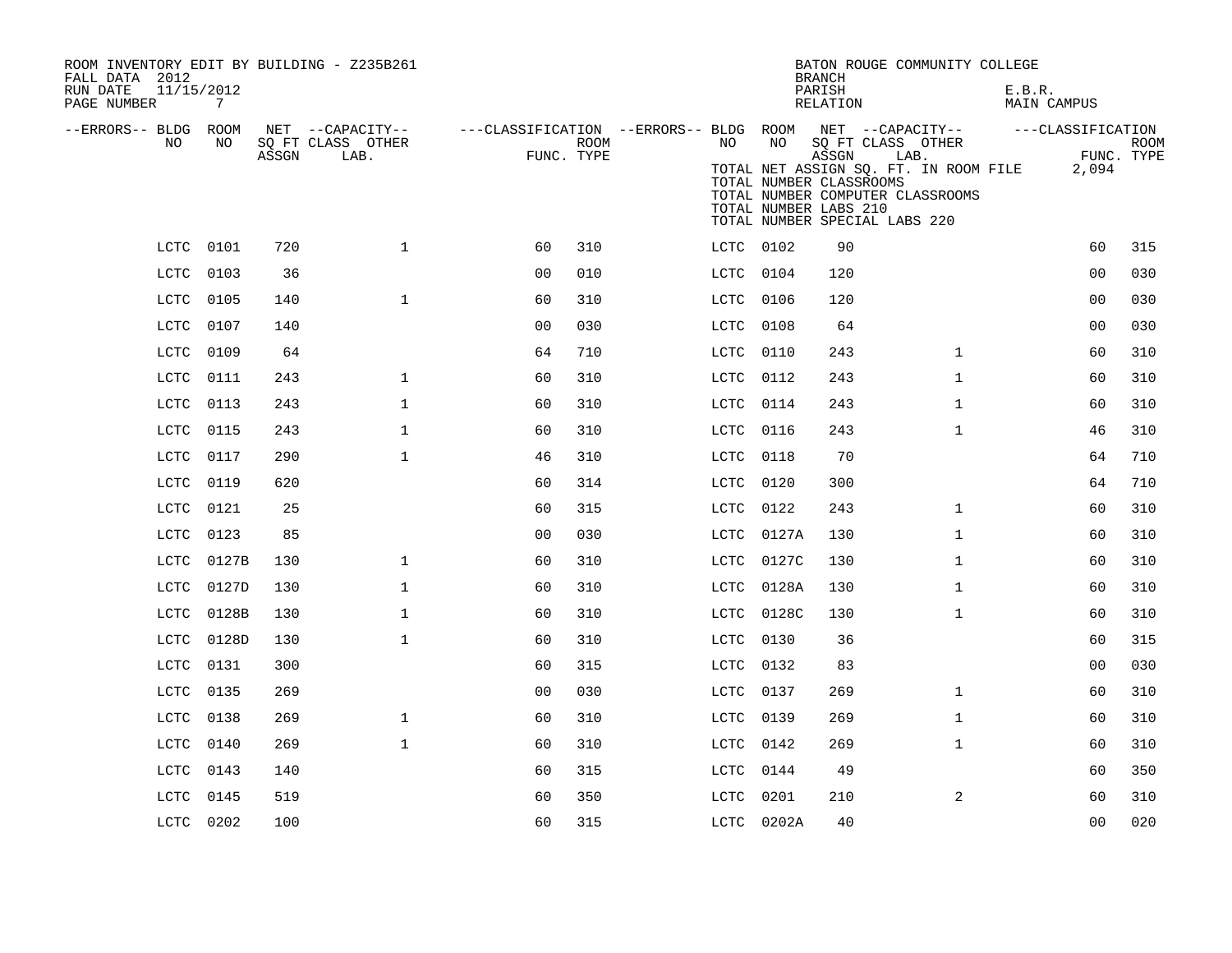| ROOM INVENTORY EDIT BY BUILDING - Z235B261<br>FALL DATA 2012 |                 |       |                           |                |                           |                                        |            | <b>BRANCH</b>                                                                            |      |                                                                                           | BATON ROUGE COMMUNITY COLLEGE |                |             |
|--------------------------------------------------------------|-----------------|-------|---------------------------|----------------|---------------------------|----------------------------------------|------------|------------------------------------------------------------------------------------------|------|-------------------------------------------------------------------------------------------|-------------------------------|----------------|-------------|
| RUN DATE<br>PAGE NUMBER                                      | 11/15/2012<br>8 |       |                           |                |                           |                                        |            | PARISH<br>RELATION                                                                       |      |                                                                                           | E.B.R.<br>MAIN CAMPUS         |                |             |
| --ERRORS-- BLDG ROOM                                         |                 |       | NET --CAPACITY--          |                |                           | ---CLASSIFICATION --ERRORS-- BLDG ROOM |            |                                                                                          |      | NET --CAPACITY--                                                                          | ---CLASSIFICATION             |                |             |
| NO.                                                          | NO.             | ASSGN | SQ FT CLASS OTHER<br>LAB. |                | <b>ROOM</b><br>FUNC. TYPE | NO                                     | NO         | ASSGN                                                                                    | LAB. | SQ FT CLASS OTHER                                                                         |                               | FUNC. TYPE     | <b>ROOM</b> |
| LCTC                                                         | 0202B           | 40    |                           | 0 <sup>0</sup> | 030                       | LCTC                                   | 0202C      | 36                                                                                       |      |                                                                                           |                               | 70             | 715         |
| LCTC                                                         | 0204            | 280   | 20                        | 60             | 350                       | LCTC                                   | 0205       | 320                                                                                      |      | 3                                                                                         |                               | 11             | 310         |
| LCTC                                                         | 0206            | 280   | 3                         | 11             | 310                       | LCTC                                   | 0207       | 252                                                                                      |      | 2                                                                                         |                               | 11             | 310         |
| LCTC                                                         | 0207A           | 163   | $\mathbf 1$               | 11             | 310                       | LCTC                                   | 0208       | 246                                                                                      |      | 2                                                                                         |                               | 11             | 310         |
| LCTC                                                         | 0209            | 163   | 2                         | 11             | 310                       | LCTC                                   | 0209A      | 252                                                                                      |      | 2                                                                                         |                               | 11             | 310         |
| LCTC                                                         | 0210            | 243   | 2                         | 11             | 310                       | LCTC                                   | 0211       | 239                                                                                      |      | 2                                                                                         |                               | 11             | 310         |
| LCTC                                                         | 0212            | 158   | 2                         | 11             | 310                       | LCTC                                   | 0212A      | 243                                                                                      |      | $\overline{a}$                                                                            |                               | 11             | 310         |
| LCTC                                                         | 0213            | 103   | 2                         | 11             | 310                       | LCTC                                   | 0214       | 192                                                                                      |      | $\overline{a}$                                                                            |                               | 11             | 310         |
| LCTC                                                         | 0215            | 301   | 2                         | 11             | 350                       | LCTC                                   | 0216       | 252                                                                                      |      | 2                                                                                         |                               | 11             | 310         |
| LCTC                                                         | 0223            | 128   | $\mathbf{1}$              | 11             | 310                       | LCTC                                   | 0224       | 128                                                                                      |      | $\mathbf{1}$                                                                              |                               | 11             | 310         |
| LCTC                                                         | 0225            | 128   | $\mathbf 1$               | 11             | 310                       | LCTC                                   | 0225A      | 128                                                                                      |      | $\mathbf{1}$                                                                              |                               | 11             | 310         |
| LCTC                                                         | 0226            | 128   | $\mathbf 1$               | 11             | 310                       | LCTC                                   | 0228       | 128                                                                                      |      | $\mathbf{1}$                                                                              |                               | 11             | 310         |
| LCTC                                                         | 0230            | 775   | 12                        | 11             | 310                       |                                        | LCTC 0231A | 90                                                                                       |      |                                                                                           |                               | 60             | 315         |
|                                                              | LCTC 0232       | 488   |                           | 61             | 325                       |                                        | LCTC 1000  | 269<br>TOTAL NUMBER CLASSROOMS<br>TOTAL NUMBER LABS 210<br>TOTAL NUMBER SPECIAL LABS 220 |      | $\mathbf{1}$<br>TOTAL NET ASSIGN SQ. FT. IN ROOM FILE<br>TOTAL NUMBER COMPUTER CLASSROOMS |                               | 60<br>14,115   | 310         |
|                                                              | LOSA 0101       | 484   |                           | 0 <sub>0</sub> | 020                       |                                        | LOSA 0103  | 124                                                                                      |      |                                                                                           |                               | 0 <sub>0</sub> | 030         |
|                                                              | LOSA 0105       | 1000  | 67                        | 11             | 110                       |                                        | LOSA 0108  | 3852 210                                                                                 |      |                                                                                           |                               | 63             | 110         |
|                                                              | LOSA 0112       | 443   |                           | 63             | 350                       |                                        | LOSA 0115  | 95                                                                                       |      |                                                                                           |                               | 64             | 710         |
|                                                              | LOSA 0119       | 83    |                           | 0 <sub>0</sub> | 020                       |                                        | LOSA 0120  | 92                                                                                       |      |                                                                                           |                               | 0 <sub>0</sub> | 010         |
|                                                              | LOSA 0126       | 1248  | 40                        | 11             | 110                       |                                        | LOSA 0127  | 1248                                                                                     | 50   |                                                                                           |                               | 11             | 110         |
|                                                              | LOSA 0128A      | 704   | 30                        | 11             | 110                       |                                        | LOSA 0128B | 677                                                                                      |      | 30                                                                                        |                               | 11             | 240         |
|                                                              | LOSA 0129       | 1280  | 40                        | 11             | 110                       |                                        | LOSA 0200  | 560                                                                                      |      |                                                                                           |                               | 11             | 650         |
|                                                              | LOSA 0201       | 1082  |                           | 0 <sub>0</sub> | 020                       |                                        | LOSA 0202  | 1082                                                                                     |      |                                                                                           |                               | 45             | 650         |
|                                                              | LOSA 0203       | 73    |                           | 00             | 010                       |                                        | LOSA 0208  | 65                                                                                       |      |                                                                                           |                               | 0 <sub>0</sub> | 030         |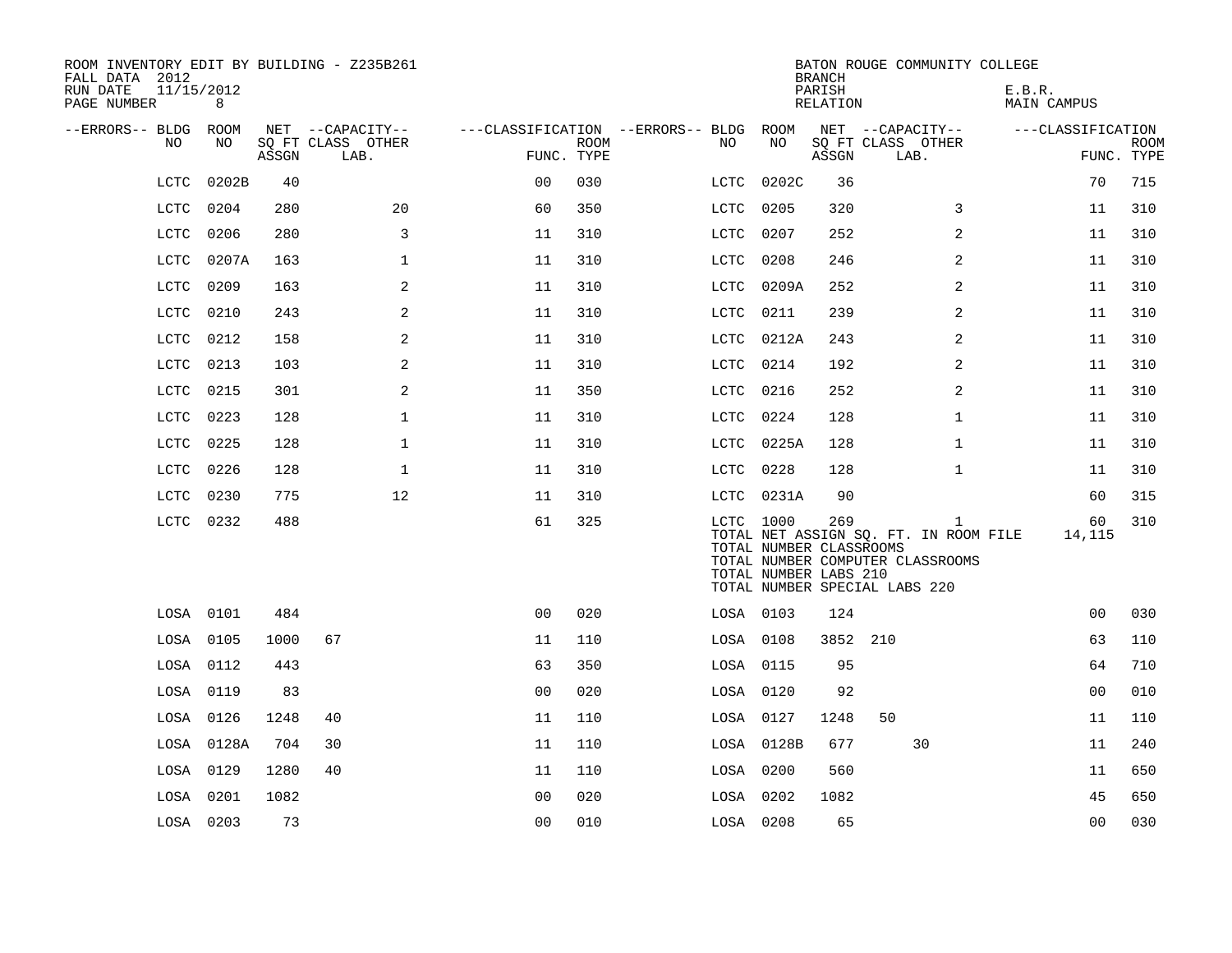| ROOM INVENTORY EDIT BY BUILDING - Z235B261<br>FALL DATA 2012 |                 |       |    |                           |            |             |                                          |            | <b>BRANCH</b>      |      | BATON ROUGE COMMUNITY COLLEGE                         |                       |                |             |
|--------------------------------------------------------------|-----------------|-------|----|---------------------------|------------|-------------|------------------------------------------|------------|--------------------|------|-------------------------------------------------------|-----------------------|----------------|-------------|
| RUN DATE<br>PAGE NUMBER                                      | 11/15/2012<br>9 |       |    |                           |            |             |                                          |            | PARISH<br>RELATION |      |                                                       | E.B.R.<br>MAIN CAMPUS |                |             |
| --ERRORS-- BLDG ROOM<br>NO.                                  | NO.             |       |    | NET --CAPACITY--          |            |             | ---CLASSIFICATION --ERRORS-- BLDG<br>NO. | ROOM<br>NO | NET --CAPACITY--   |      |                                                       | ---CLASSIFICATION     |                |             |
|                                                              |                 | ASSGN |    | SQ FT CLASS OTHER<br>LAB. | FUNC. TYPE | <b>ROOM</b> |                                          |            | ASSGN              | LAB. | SQ FT CLASS OTHER                                     |                       | FUNC. TYPE     | <b>ROOM</b> |
| LOSA                                                         | 0212            | 1170  | 40 |                           | 11         | 110         | LOSA 0213                                |            | 969                | 40   |                                                       |                       | 11             | 110         |
| LOSA                                                         | 0214            | 169   |    | $\mathbf{1}$              | 48         | 310         | LOSA 0215                                |            | 1099               | 40   |                                                       |                       | 11             | 110         |
| LOSA                                                         | 0216            | 1119  | 40 |                           | 11         | 110         | LOSA 0217                                |            | 1072               | 40   |                                                       |                       | 11             | 110         |
| LOSA                                                         | 0219            | 1256  | 50 |                           | 11         | 110         | LOSA 0220                                |            | 1256               | 50   |                                                       |                       | 11             | 110         |
| LOSA                                                         | 0221            | 838   | 40 |                           | 11         | 110         | LOSA 0222                                |            | 988                | 40   |                                                       |                       | 11             | 110         |
| LOSA                                                         | 0223            | 1019  | 40 |                           | 11         | 110         |                                          | LOSA 0301  | 766                |      |                                                       |                       | 0 <sub>0</sub> | 020         |
| LOSA                                                         | 0303            | 88    |    | $\mathbf{1}$              | 11         | 310         | LOSA 0304                                |            | 76                 |      | $\mathbf{1}$                                          |                       | 11             | 310         |
| LOSA                                                         | 0305            | 118   |    | $\mathbf 1$               | 11         | 310         | LOSA 0308                                |            | 323                |      | $\mathbf{1}$                                          |                       | 11             | 310         |
| LOSA                                                         | 0309            | 153   |    | $\mathbf 1$               | 11         | 310         | LOSA 0310                                |            | 153                |      | $\mathbf{1}$                                          |                       | 11             | 310         |
|                                                              | LOSA 0311       | 150   |    | $\mathbf 1$               | 11         | 310         | LOSA 0313                                |            | 133                |      | $\mathbf{1}$                                          |                       | 11             | 310         |
| LOSA                                                         | 0315            | 171   |    |                           | 46         | 315         | LOSA 0316                                |            | 288                |      | $\mathbf{1}$                                          |                       | 46             | 310         |
|                                                              | LOSA 0317       | 132   |    |                           | 46         | 315         | LOSA 0318                                |            | 219                |      |                                                       |                       | 63             | 350         |
| LOSA                                                         | 0319            | 303   |    |                           | 63         | 315         | LOSA 0320                                |            | 153                |      | $\mathbf{1}$                                          |                       | 11             | 310         |
| LOSA                                                         | 0321            | 153   |    | 1                         | 11         | 310         | LOSA 0322                                |            | 153                |      | $\mathbf{1}$                                          |                       | 11             | 310         |
| LOSA                                                         | 0325            | 162   |    | $\mathbf 1$               | 11         | 310         |                                          | LOSA 0326  | 153                |      | $\mathbf{1}$                                          |                       | 11             | 310         |
|                                                              | LOSA 0327       | 153   |    | $\mathbf 1$               | 11         | 310         | LOSA 0328                                |            | 153                |      | $\mathbf{1}$                                          |                       | 11             | 310         |
| LOSA                                                         | 0329            | 153   |    | $\mathbf 1$               | 11         | 310         | LOSA 0330                                |            | 153                |      | $\mathbf{1}$                                          |                       | 11             | 310         |
| LOSA                                                         | 0331            | 110   |    | $\mathbf 1$               | 11         | 310         | LOSA 0332                                |            | 255                |      |                                                       |                       | 64             | 710         |
| LOSA                                                         | 0333            | 1727  |    | $\mathbf{1}$              | 64         | 310         | LOSA 0334                                |            | 16                 |      |                                                       |                       | 70             | 315         |
| LOSA                                                         | 0335            | 18    |    |                           | 70         | 315         | LOSA 0336                                |            | 388                |      | $\mathbf{1}$                                          |                       | 11             | 310         |
| LOSA                                                         | 0337            | 152   |    | $\mathbf 1$               | 48         | 310         | LOSA 0338                                |            | 176                |      | $\mathbf{1}$                                          |                       | 11             | 310         |
| LOSA                                                         | 0339            | 170   |    | $\mathbf{1}$              | 71         | 310         | LOSA 0342                                |            | 980                | 40   |                                                       |                       | 11             | 110         |
| LOSA                                                         | 0344            | 1500  | 40 |                           | 11         | 110         | LOSA 0345                                |            | 864                | 40   |                                                       |                       | 11             | 110         |
| LOSA                                                         | 0346            | 1280  | 40 |                           | 11         | 110         | LOSA 0347                                |            | 1300               | 40   |                                                       |                       | 11             | 110         |
|                                                              | LOSA 0349       | 100   |    | $\mathbf 1$               | 60         | 310         |                                          | LOSA 0350  | 100                |      | $\mathbf{1}$<br>TOTAL NET ASSIGN SO. FT. IN ROOM FILE |                       | 60<br>35,973   | 310         |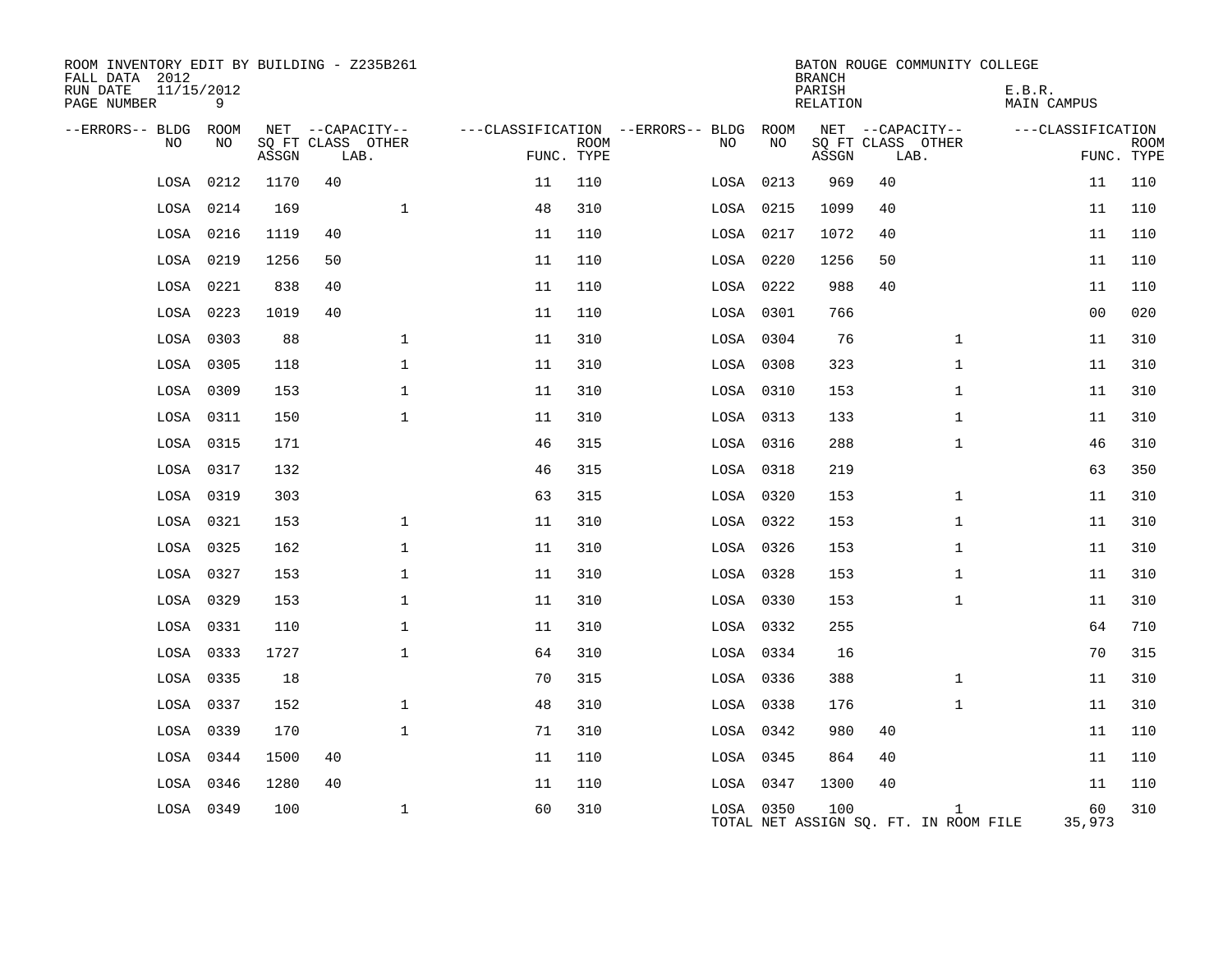| ROOM INVENTORY EDIT BY BUILDING - Z235B261<br>FALL DATA 2012 |      |                  |       |    |                           |                                                         |      |   |           |                                                        | <b>BRANCH</b>      |                                                            | BATON ROUGE COMMUNITY COLLEGE    |                       |                           |
|--------------------------------------------------------------|------|------------------|-------|----|---------------------------|---------------------------------------------------------|------|---|-----------|--------------------------------------------------------|--------------------|------------------------------------------------------------|----------------------------------|-----------------------|---------------------------|
| RUN DATE<br>PAGE NUMBER                                      |      | 11/15/2012<br>10 |       |    |                           |                                                         |      |   |           |                                                        | PARISH<br>RELATION |                                                            |                                  | E.B.R.<br>MAIN CAMPUS |                           |
| --ERRORS-- BLDG ROOM                                         |      |                  |       |    | NET --CAPACITY--          | ---CLASSIFICATION --ERRORS-- BLDG ROOM NET --CAPACITY-- |      |   |           |                                                        |                    |                                                            |                                  | ---CLASSIFICATION     |                           |
|                                                              | NO   | NO               | ASSGN |    | SQ FT CLASS OTHER<br>LAB. | FUNC. TYPE                                              | ROOM |   | NO        | NO<br>TOTAL NUMBER CLASSROOMS<br>TOTAL NUMBER LABS 210 | ASSGN              | SQ FT CLASS OTHER<br>LAB.<br>TOTAL NUMBER SPECIAL LABS 220 | TOTAL NUMBER COMPUTER CLASSROOMS | 21                    | <b>ROOM</b><br>FUNC. TYPE |
|                                                              | MAGO | 0001             | 198   |    |                           | 0 <sub>0</sub>                                          | 020  |   | MAGO 0002 |                                                        | 217                |                                                            |                                  | 0 <sub>0</sub>        | 020                       |
|                                                              | MAGO | 0003             | 205   |    |                           | 0 <sub>0</sub>                                          | 020  |   | MAGO      | 0004                                                   | 198                |                                                            |                                  | 00                    | 020                       |
|                                                              | MAGO | 0005             | 217   |    |                           | 00                                                      | 020  |   | MAGO      | 0006                                                   | 205                |                                                            |                                  | 00                    | 020                       |
|                                                              | MAGO | 0007             | 384   |    |                           | 0 <sub>0</sub>                                          | 020  |   | MAGO      | 0008                                                   | 384                |                                                            |                                  | 0 <sub>0</sub>        | 020                       |
|                                                              | MAGO | 0009             | 198   |    |                           | 00                                                      | 020  |   | MAGO      | 0010                                                   | 217                |                                                            |                                  | 00                    | 020                       |
|                                                              | MAGO | 0011             | 205   |    |                           | 0 <sub>0</sub>                                          | 020  |   | MAGO      | 0012                                                   | 79                 |                                                            |                                  | 0 <sub>0</sub>        | 020                       |
|                                                              | MAGO | 0100             | 172   |    | $\mathbf{1}$              | 51                                                      | 310  |   | MAGO      | 0101                                                   | 112                |                                                            | $\mathbf{1}$                     | 51                    | 310                       |
|                                                              | MAGO | 0102             | 100   |    | 3                         | 51                                                      | 410  |   | MAGO      | 0103                                                   | 101                |                                                            | 3                                | 11                    | 410                       |
|                                                              | MAGO | 0104             | 122   |    | 3                         | 11                                                      | 410  |   | MAGO      | 0105                                                   | 429                | 29                                                         |                                  | 11                    | 110                       |
|                                                              | MAGO | 0106             | 108   |    | $\mathbf 1$               | 11                                                      | 310  |   | MAGO      | 0107                                                   | 110                |                                                            | $\mathbf{1}$                     | 46                    | 310                       |
|                                                              | MAGO | 0108             | 552   | 37 |                           | 11                                                      | 110  |   | MAGO      | 0108A                                                  | 122                |                                                            | $\mathbf{1}$                     | 46                    | 310                       |
| 9                                                            | MAGO | 0108B            | 161   |    | 2                         | 11                                                      | 410  | 9 | MAGO      | 0108C                                                  | 161                |                                                            | 2                                | 11                    | 410                       |
|                                                              | MAGO | 0109             | 397   | 26 |                           | 51                                                      | 110  |   | MAGO      | 0109A                                                  | 120                |                                                            |                                  | 0 <sub>0</sub>        | 010                       |
|                                                              | MAGO | 0110             | 1464  | 98 |                           | 45                                                      | 110  |   | MAGO      | 0111                                                   | 108                |                                                            |                                  | 0 <sub>0</sub>        | 010                       |
|                                                              | MAGO | 0112             | 250   |    |                           | 93                                                      | 635  |   | MAGO      | 0112A                                                  | 108                |                                                            |                                  | 64                    | 715                       |
|                                                              | MAGO | 0113             | 108   |    |                           | 0 <sub>0</sub>                                          | 010  |   | MAGO      | 0114                                                   | 136                |                                                            |                                  | 00                    | 030                       |
|                                                              | MAGO | 0115             | 108   |    |                           | 0 <sub>0</sub>                                          | 010  |   | MAGO      | 0116                                                   | 316                |                                                            |                                  | 0 <sub>0</sub>        | 020                       |
|                                                              | MAGO | 0117             | 204   |    |                           | 11                                                      | 350  |   | MAGO      | 0118                                                   | 340                |                                                            |                                  | 63                    | 315                       |
|                                                              | MAGO | 0118A            | 120   |    |                           | 51                                                      | 731  |   | MAGO      | 0119                                                   | 99                 |                                                            |                                  | 00                    | 020                       |
|                                                              | MAGO | 0119A            | 99    |    |                           | 64                                                      | 710  |   | MAGO      | 0119B                                                  | 99                 |                                                            |                                  | 0 <sub>0</sub>        | 020                       |
|                                                              | MAGO | 0120             | 178   |    | $\mathbf{1}$              | 45                                                      | 310  |   | MAGO      | 0121                                                   | 109                |                                                            | $\mathbf{1}$                     | 46                    | 310                       |
|                                                              | MAGO | 0122             | 108   |    |                           | 0 <sub>0</sub>                                          | 010  |   | MAGO      | 0123                                                   | 168                |                                                            |                                  | 00                    | 010                       |
|                                                              | MAGO | 0125             | 109   |    | $\mathbf{1}$              | 11                                                      | 310  |   | MAGO      | 0126                                                   | 368                |                                                            | $\mathbf{1}$                     | 51                    | 310                       |
|                                                              |      | MAGO 0127        | 96    |    | $\mathbf{1}$              | 51                                                      | 310  |   | MAGO 0128 |                                                        | 110                |                                                            | $\mathbf{1}$                     | 51                    | 310                       |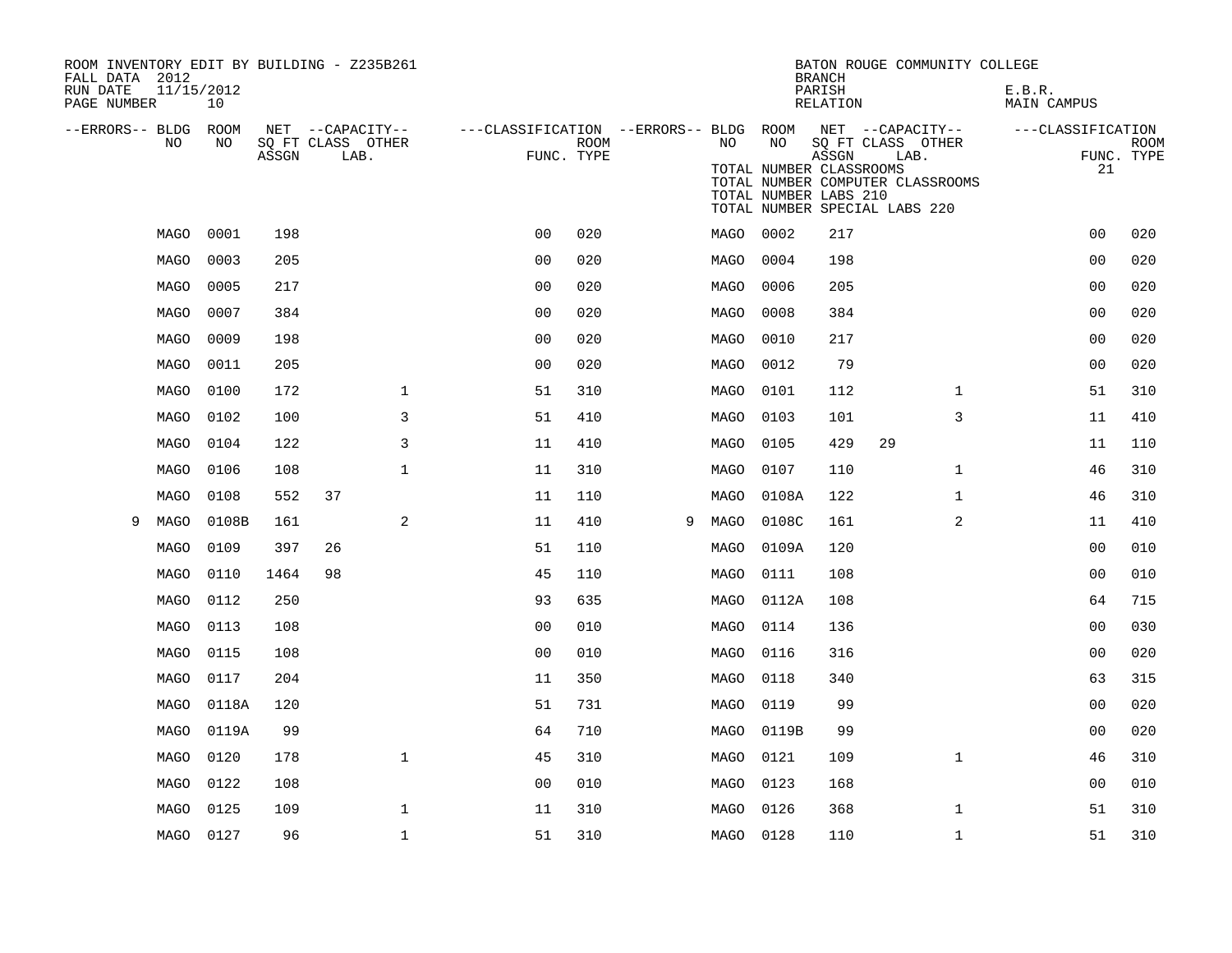| ROOM INVENTORY EDIT BY BUILDING - Z235B261<br>FALL DATA 2012 |           |       |                           |                                   |             |   |           |           | <b>BRANCH</b>      | BATON ROUGE COMMUNITY COLLEGE |                       |                           |
|--------------------------------------------------------------|-----------|-------|---------------------------|-----------------------------------|-------------|---|-----------|-----------|--------------------|-------------------------------|-----------------------|---------------------------|
| 11/15/2012<br>RUN DATE<br>PAGE NUMBER                        | 11        |       |                           |                                   |             |   |           |           | PARISH<br>RELATION |                               | E.B.R.<br>MAIN CAMPUS |                           |
| --ERRORS-- BLDG ROOM                                         |           |       | NET --CAPACITY--          | ---CLASSIFICATION --ERRORS-- BLDG |             |   |           | ROOM      |                    | NET --CAPACITY--              | ---CLASSIFICATION     |                           |
| NO.                                                          | NO.       | ASSGN | SQ FT CLASS OTHER<br>LAB. | FUNC. TYPE                        | <b>ROOM</b> |   | NO.       | <b>NO</b> | ASSGN              | SQ FT CLASS OTHER<br>LAB.     |                       | <b>ROOM</b><br>FUNC. TYPE |
| MAGO                                                         | 0129      | 192   | $\mathbf{1}$              | 41                                | 310         |   | MAGO      | 0129A     | 192                | $\mathbf{1}$                  | 53                    | 310                       |
| MAGO                                                         | 0129B     | 192   | $\mathbf{1}$              | 53                                | 310         |   | MAGO      | 0129C     | 192                | $\mathbf{1}$                  | 53                    | 310                       |
| MAGO                                                         | 0132      | 96    | 4                         | 15                                | 310         |   | MAGO      | 0133      | 92                 | $\overline{4}$                | 41                    | 410                       |
| MAGO                                                         | 0134      | 98    | 2                         | 41                                | 410         |   | MAGO      | 0137      | 240                |                               | 41                    | 731                       |
| MAGO                                                         | 0140      | 150   | $\mathbf{1}$              | 52                                | 310         | 9 | MAGO      | 0143      | 329                | 6                             | 52                    | 610                       |
| MAGO                                                         | 0144      | 146   |                           | 0 <sub>0</sub>                    | 020         |   | MAGO      | 0146      | 99                 |                               | 0 <sub>0</sub>        | 020                       |
| MAGO                                                         | 0147      | 983   |                           | 11                                | 530         |   | MAGO      | 0148      | 1667 111           |                               | 52                    | 110                       |
| MAGO                                                         | 0156      | 6678  |                           | 41                                | 420         |   | MAGO      | 0159      | 1538 103           |                               | 11                    | 110                       |
| MAGO                                                         | 0160      | 1625  | 108                       | 11                                | 110         |   | MAGO      | 0161      | 386                | 8                             | 11                    | 220                       |
| <b>MAGO</b>                                                  | 0162      | 96    |                           | 41                                | 290         |   | MAGO      | 0164      | 96                 | $\overline{4}$                | 41                    | 410                       |
| MAGO                                                         | 0165      | 96    | $\overline{4}$            | 41                                | 410         |   | MAGO      | 0169      | 40                 |                               | 0 <sub>0</sub>        | 020                       |
| MAGO                                                         | 0170      | 88    |                           | 0 <sub>0</sub>                    | 020         |   | MAGO      | 0172      | 363                |                               | 00                    | 020                       |
| MAGO                                                         | 0173      | 363   |                           | 0 <sub>0</sub>                    | 020         |   | MAGO      | 0201      | 187                | $\mathbf{1}$                  | 63                    | 310                       |
| MAGO                                                         | 0202      | 127   | $\mathbf{1}$              | 63                                | 310         |   | MAGO      | 0208      | 792                | 25                            | 41                    | 430                       |
| MAGO                                                         | 0209      | 942   |                           | 41                                | 420         |   | MAGO      | 0210      | 85                 | 4                             | 41                    | 410                       |
| MAGO                                                         | 0211      | 78    | 4                         | 41                                | 410         |   | MAGO      | 0212      | 98                 |                               | 41                    | 440                       |
| MAGO                                                         | 0213      | 109   | $\mathbf 1$               | 41                                | 310         |   | MAGO      | 0214      | 792                |                               | 63                    | 420                       |
| MAGO                                                         | 0215      | 83    |                           | 0 <sub>0</sub>                    | 030         |   | MAGO      | 0216      | 254                |                               | 41                    | 420                       |
| MAGO                                                         | 0217      | 91    |                           | 0 <sub>0</sub>                    | 030         |   | MAGO      | 0218      | 95                 |                               | 41                    | 420                       |
| MAGO                                                         | 0219      | 70    |                           | 63                                | 440         |   | MAGO      | 0220      | 640                |                               | 41                    | 420                       |
| MAGO                                                         | 0221      | 236   |                           | 0 <sub>0</sub>                    | 010         |   | MAGO      | 0222      | 382                |                               | 41                    | 535                       |
| MAGO                                                         | 0222A     | 240   |                           | 41                                | 535         |   | MAGO      | 0223      | 109                | $\mathbf{1}$                  | 63                    | 310                       |
| MAGO                                                         | 0227      | 416   |                           | 0 <sub>0</sub>                    | 030         |   | MAGO      | 0228      | 230                |                               | 00                    | 030                       |
| MAGO                                                         | 0300      | 491   |                           | 41                                | 350         |   | MAGO      | 0303      | 204                |                               | 00                    | 020                       |
| MAGO                                                         | 0307      | 91    |                           | 0 <sub>0</sub>                    | 010         |   | MAGO      | 0308      | 6294               |                               | 41                    | 420                       |
|                                                              | MAGO 0309 | 789   |                           | 63                                | 350         |   | MAGO 0310 |           | 800                |                               | 0 <sub>0</sub>        | 030                       |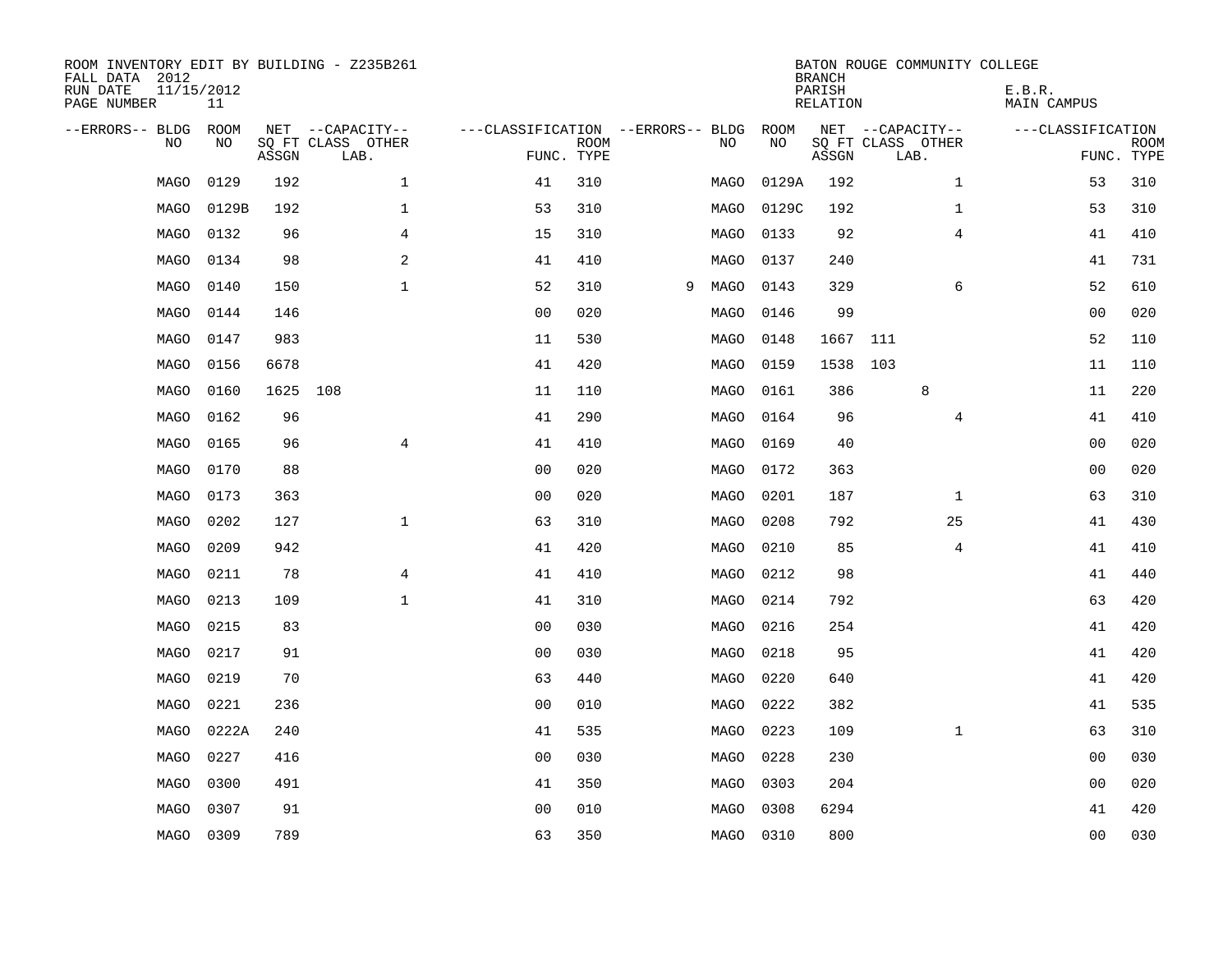| ROOM INVENTORY EDIT BY BUILDING - Z235B261<br>FALL DATA 2012 |            |       |                           |                |                    | BATON ROUGE COMMUNITY COLLEGE<br><b>BRANCH</b>                                                                                                                                                |
|--------------------------------------------------------------|------------|-------|---------------------------|----------------|--------------------|-----------------------------------------------------------------------------------------------------------------------------------------------------------------------------------------------|
| 11/15/2012<br>RUN DATE<br>PAGE NUMBER                        | 12         |       |                           |                |                    | PARISH<br>E.B.R.<br>RELATION<br>MAIN CAMPUS                                                                                                                                                   |
| --ERRORS-- BLDG ROOM<br>NO.                                  | NO         |       | NET --CAPACITY--          |                |                    | ---CLASSIFICATION --ERRORS-- BLDG<br>ROOM<br>NET --CAPACITY--<br>---CLASSIFICATION<br>NO.<br>NO                                                                                               |
|                                                              |            | ASSGN | SO FT CLASS OTHER<br>LAB. |                | ROOM<br>FUNC. TYPE | SQ FT CLASS OTHER<br><b>ROOM</b><br>FUNC. TYPE<br>ASSGN<br>LAB.                                                                                                                               |
| MAGO                                                         | 0311       | 229   |                           | 0 <sub>0</sub> | 030                | 030<br>MAGO<br>0312<br>128<br>0 <sub>0</sub>                                                                                                                                                  |
| MAGO                                                         | 0313       | 139   |                           | 0 <sub>0</sub> | 010                | 680<br>0315<br>485<br>63<br>MAGO                                                                                                                                                              |
| MAGO                                                         | 0316       | 47    |                           | 0 <sub>0</sub> | 010                | $\overline{4}$<br>41<br>410<br>MAGO<br>0317<br>127                                                                                                                                            |
| MAGO                                                         | 0318       | 126   | 4                         | 41             | 410                | 0319<br>129<br>4<br>41<br>410<br>MAGO                                                                                                                                                         |
| MAGO                                                         | 0320       | 108   | $\mathbf 1$               | 63             | 310                | $\mathbf{1}$<br>0321<br>108<br>63<br>310<br>MAGO                                                                                                                                              |
| MAGO                                                         | 0322       | 102   |                           | 63             | 535                | 0 <sub>0</sub><br>020<br>MAGO<br>0323<br>229                                                                                                                                                  |
| MAGO                                                         | 0324       | 229   |                           | 0 <sub>0</sub> | 020                | 0 <sub>0</sub><br>010<br>55<br>MAGO 0325                                                                                                                                                      |
| MAGO 1000                                                    |            | 150   |                           | 52             | 675                | 35,049<br>TOTAL NET ASSIGN SQ. FT. IN ROOM FILE<br>TOTAL NUMBER CLASSROOMS<br>7<br>TOTAL NUMBER COMPUTER CLASSROOMS<br>TOTAL NUMBER LABS 210<br>TOTAL NUMBER SPECIAL LABS 220<br>$\mathbf{1}$ |
| MAIL 0101                                                    |            | 144   |                           | 50             | 650                | MAIL 0102<br>200<br>51<br>315                                                                                                                                                                 |
| MAIL                                                         | 0103       | 121   | $\mathbf{1}$              | 51             | 310                | 70<br>315<br>MAIL 0104<br>1000                                                                                                                                                                |
| MAIL 0105                                                    |            | 320   |                           | 0 <sub>0</sub> | 020                | TOTAL NET ASSIGN SQ. FT. IN ROOM FILE<br>1,465<br>TOTAL NUMBER CLASSROOMS<br>TOTAL NUMBER COMPUTER CLASSROOMS<br>TOTAL NUMBER LABS 210<br>TOTAL NUMBER SPECIAL LABS 220                       |
|                                                              | MAIN 0100  | 846   | $\mathbf{1}$              | 60             | 310                | 60<br>315<br>MAIN 0101<br>134                                                                                                                                                                 |
|                                                              | MAIN 0102  | 113   |                           | 00             | 020                | $\mathbf{1}$<br>63<br>310<br>MAIN 0103<br>134                                                                                                                                                 |
|                                                              | MAIN 0105  | 134   | $\mathbf 1$               | 63             | 310                | 020<br>00<br>MAIN 0106<br>113                                                                                                                                                                 |
|                                                              | MAIN 0107  | 134   | $\mathbf{1}$              | 63             | 310                | 224<br>0 <sub>0</sub><br>030<br>MAIN 0108                                                                                                                                                     |
|                                                              | MAIN 0109  | 186   | $\mathbf{1}$              | 63             | 310                | 63<br>350<br>MAIN 0110<br>706                                                                                                                                                                 |
|                                                              | MAIN 0111  | 748   |                           | 63             | 350                | 11<br>110<br>MAIN 0112A<br>588<br>24                                                                                                                                                          |
|                                                              | MAIN 0112B | 524   | 12                        | 11             | 240                | MAIN 0114<br>1046<br>40<br>210<br>11                                                                                                                                                          |
|                                                              | MAIN 0115  | 1000  | 30                        | 11             | 110                | $\mathbf{1}$<br>60<br>310<br>MAIN 0116A<br>129                                                                                                                                                |
|                                                              | MAIN 0116B | 129   | $\mathbf{1}$              | 60             | 310                | MAIN 0117<br>806<br>40<br>11<br>110                                                                                                                                                           |
|                                                              | MAIN 0117A | 150   | 40                        | 60             | 310                | 820<br>30<br>110<br>MAIN 0118<br>11                                                                                                                                                           |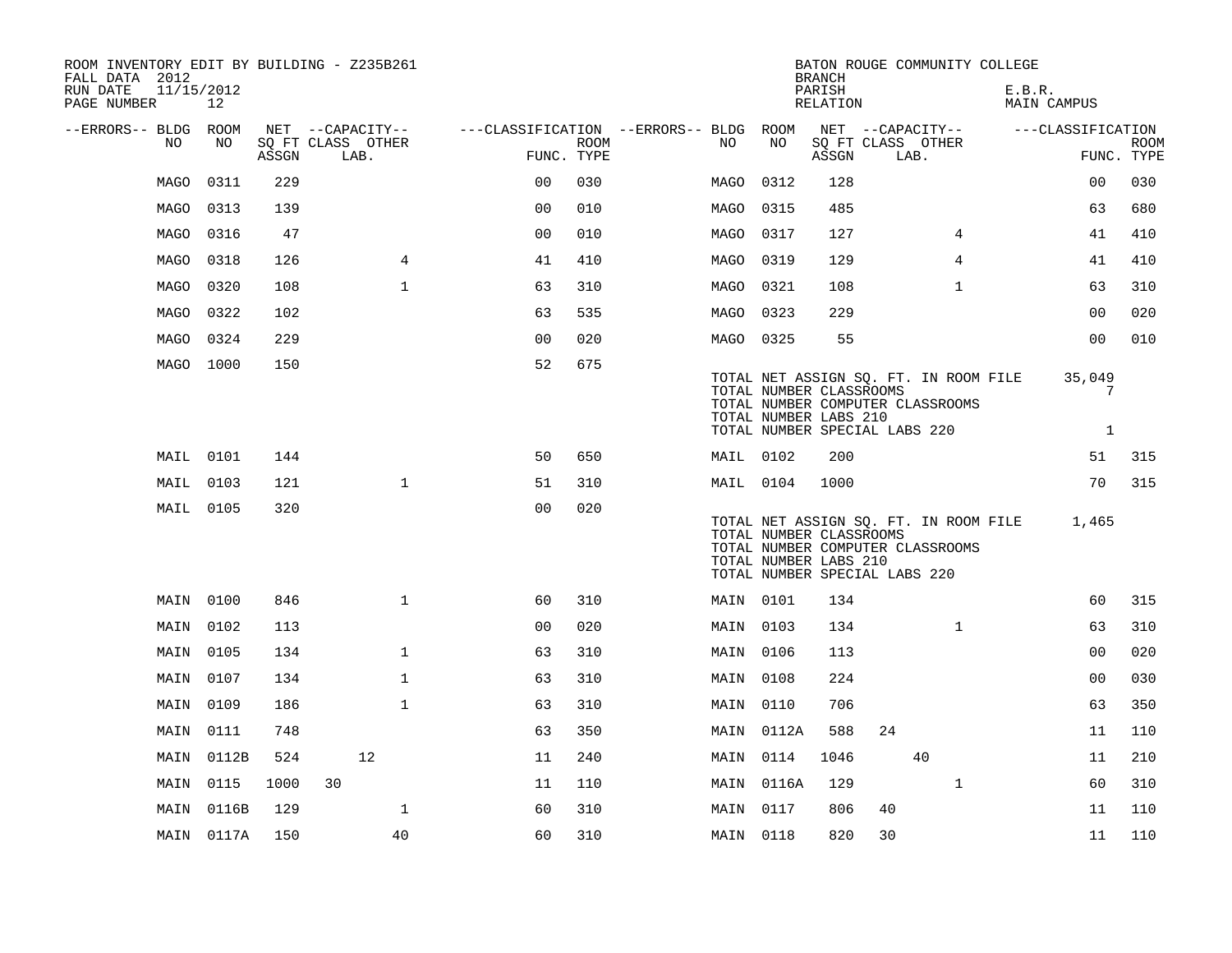| ROOM INVENTORY EDIT BY BUILDING - Z235B261<br>FALL DATA 2012<br>RUN DATE<br>PAGE NUMBER | 11/15/2012<br>13 |       |                           |                    |                           |                                   |            | <b>BRANCH</b><br>PARISH<br>RELATION | BATON ROUGE COMMUNITY COLLEGE | E.B.R.<br>MAIN CAMPUS |                           |
|-----------------------------------------------------------------------------------------|------------------|-------|---------------------------|--------------------|---------------------------|-----------------------------------|------------|-------------------------------------|-------------------------------|-----------------------|---------------------------|
| --ERRORS-- BLDG                                                                         | ROOM             |       | NET --CAPACITY--          |                    |                           | ---CLASSIFICATION --ERRORS-- BLDG | ROOM       |                                     | NET --CAPACITY--              | ---CLASSIFICATION     |                           |
| N <sub>O</sub>                                                                          | NO.              | ASSGN | SO FT CLASS OTHER<br>LAB. |                    | <b>ROOM</b><br>FUNC. TYPE | NO.                               | NO         | ASSGN                               | SQ FT CLASS OTHER<br>LAB.     |                       | <b>ROOM</b><br>FUNC. TYPE |
| MAIN                                                                                    | 0119             | 204   |                           | $\mathbf{1}$<br>63 | 310                       |                                   | MAIN 0120  | 385                                 |                               | 00                    | 030                       |
| MAIN                                                                                    | 0121             | 272   |                           | $\mathbf{1}$<br>63 | 310                       |                                   | MAIN 0123  | 328                                 | $\mathbf{1}$                  | 63                    | 310                       |
| MAIN                                                                                    | 0124             | 392   |                           | $\mathbf 1$<br>60  | 310                       |                                   | MAIN 0125  | 121                                 | $\mathbf{1}$                  | 63                    | 310                       |
| MAIN                                                                                    | 0128             | 192   |                           | 0 <sub>0</sub>     | 020                       |                                   | MAIN 0129  | 35                                  |                               | 0 <sub>0</sub>        | 010                       |
| MAIN                                                                                    | 0130             | 35    |                           | 0 <sub>0</sub>     | 010                       |                                   | MAIN 0131  | 250                                 |                               | 0 <sub>0</sub>        | 020                       |
| MAIN                                                                                    | 0132             | 250   |                           | 0 <sub>0</sub>     | 020                       |                                   | MAIN 0134A | 124                                 | $\mathbf{1}$                  | 60                    | 310                       |
| MAIN                                                                                    | 0134B            | 66    |                           | $\mathbf{1}$<br>60 | 310                       |                                   | MAIN 0134C | 64                                  | $\mathbf{1}$                  | 60                    | 310                       |
| MAIN                                                                                    | 01350            | 565   | 8                         | 11                 | 220                       |                                   | MAIN 0136A | 126                                 | $\mathbf{1}$                  | 11                    | 220                       |
| MAIN                                                                                    | 0136B            | 66    | $\mathbf{1}$              | 11                 | 220                       | MAIN                              | 0136C      | 72                                  | $\mathbf{1}$                  | 63                    | 220                       |
| MAIN                                                                                    | 0137             | 782   | 40                        | 11                 | 110                       |                                   | MAIN 0138  | 110                                 | $\mathbf{1}$                  | 60                    | 310                       |
| MAIN                                                                                    | 0138A            | 132   |                           | $\mathbf 1$<br>60  | 310                       | MAIN                              | 0138B      | 128                                 | $\mathbf{1}$                  | 60                    | 310                       |
| MAIN                                                                                    | 0138C            | 120   |                           | $\mathbf{1}$<br>60 | 310                       |                                   | MAIN 0139  | 1607                                | 50                            | 11                    | 110                       |
| MAIN                                                                                    | 0140             | 780   | 30                        | 11                 | 210                       |                                   | MAIN 0141  | 516                                 | 30                            | 11                    | 240                       |
| MAIN                                                                                    | 0142             | 514   | 30                        | 11                 | 110                       |                                   | MAIN 0201  | 960                                 |                               | 63                    | 350                       |
| MAIN                                                                                    | 0201A            | 244   |                           | 63                 | 350                       |                                   | MAIN 0201B | 760                                 |                               | 60                    | 315                       |
| MAIN                                                                                    | 0202             | 200   |                           | 0 <sub>0</sub>     | 010                       |                                   | MAIN 0203  | 376                                 | $\mathbf{1}$                  | 61                    | 310                       |
| MAIN                                                                                    | 0204             | 200   |                           | 0 <sub>0</sub>     | 010                       |                                   | MAIN 0205  | 373                                 | $\mathbf{1}$                  | 61                    | 310                       |
| MAIN                                                                                    | 0206             | 80    |                           | 0 <sub>0</sub>     | 030                       | MAIN                              | 0207       | 346                                 | $\mathbf{1}$                  | 61                    | 310                       |
| MAIN                                                                                    | 0208             | 286   |                           | 63                 | 650                       |                                   | MAIN 0209  | 376                                 | $\mathbf{1}$                  | 61                    | 310                       |
| MAIN                                                                                    | 0210             | 238   |                           | $\mathbf 1$<br>61  | 310                       |                                   | MAIN 0211  | 238                                 | $\mathbf{1}$                  | 61                    | 310                       |
| MAIN                                                                                    | 0211A            | 110   |                           | $\mathbf 1$<br>61  | 310                       |                                   | MAIN 0212  | 110                                 | $\mathbf{1}$                  | 61                    | 310                       |
| MAIN                                                                                    | 0213A            | 375   |                           | 63                 | 350                       |                                   | MAIN 0213B | 210                                 |                               | 0 <sub>0</sub>        | 020                       |
| MAIN                                                                                    | 0213C            | 680   |                           | 63                 | 313                       |                                   | MAIN 0213E | 196                                 |                               | 00                    | 020                       |
| MAIN                                                                                    | 0213F            | 140   |                           | 0 <sub>0</sub>     | 030                       |                                   | MAIN 0213G | 364                                 | $\mathbf{1}$                  | 61                    | 310                       |
| MAIN                                                                                    | 0213H            | 300   |                           | 0 <sub>0</sub>     | 020                       |                                   | MAIN 0213I | 1015                                | $\mathbf{1}$                  | 61                    | 310                       |
|                                                                                         | MAIN 0213J       | 299   |                           | $\mathbf{1}$<br>63 | 310                       |                                   | MAIN 0214  | 432                                 | $\mathbf{1}$                  | 65                    | 310                       |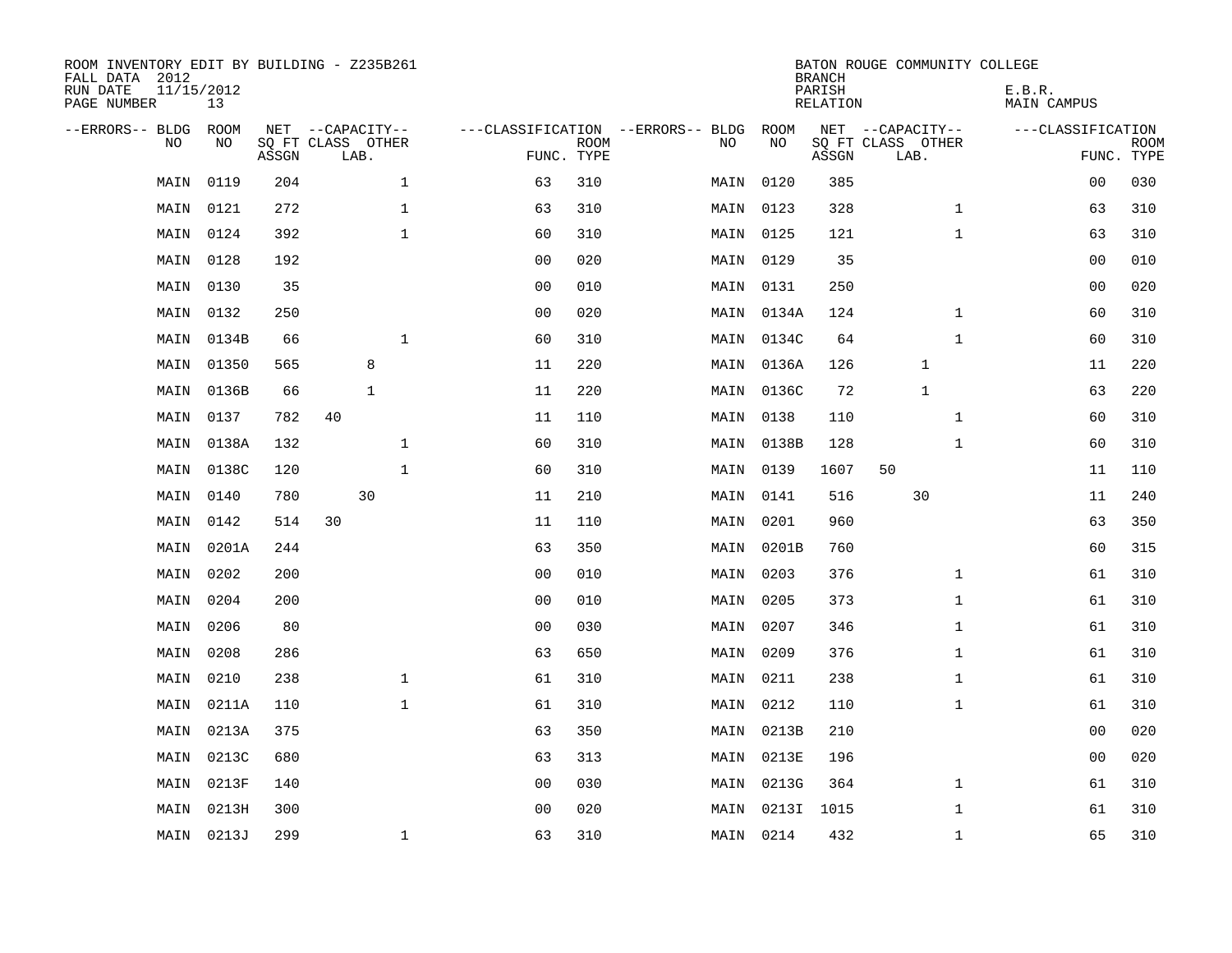| ROOM INVENTORY EDIT BY BUILDING - Z235B261<br>FALL DATA 2012<br>RUN DATE<br>PAGE NUMBER | 11/15/2012<br>14 |       |                                               |                |                           |                                              |                                                               | <b>BRANCH</b><br>PARISH<br>RELATION | BATON ROUGE COMMUNITY COLLEGE                                                                              |              | E.B.R.<br>MAIN CAMPUS                              |                           |
|-----------------------------------------------------------------------------------------|------------------|-------|-----------------------------------------------|----------------|---------------------------|----------------------------------------------|---------------------------------------------------------------|-------------------------------------|------------------------------------------------------------------------------------------------------------|--------------|----------------------------------------------------|---------------------------|
| --ERRORS-- BLDG ROOM<br>NO                                                              | NO               | ASSGN | NET --CAPACITY--<br>SQ FT CLASS OTHER<br>LAB. |                | <b>ROOM</b><br>FUNC. TYPE | ---CLASSIFICATION --ERRORS-- BLDG ROOM<br>NO | NO                                                            | ASSGN                               | NET --CAPACITY--<br>SQ FT CLASS OTHER<br>LAB.                                                              |              | ---CLASSIFICATION                                  | <b>ROOM</b><br>FUNC. TYPE |
| MAIN                                                                                    | 0215             | 110   |                                               | 0 <sub>0</sub> | 010                       | MAIN                                         | 0215A                                                         | 190                                 |                                                                                                            | $\mathbf{1}$ | 63                                                 | 310                       |
|                                                                                         | MAIN 0216        | 120   |                                               | 0 <sub>0</sub> | 030                       |                                              | MAIN 0216A                                                    | 250                                 |                                                                                                            | $\mathbf{1}$ | 64                                                 | 310                       |
|                                                                                         | MAIN 0217        | 234   | $\mathbf{1}$                                  | 63             | 310                       |                                              | MAIN 0217A                                                    | 250                                 |                                                                                                            | $\mathbf{1}$ | 64                                                 | 310                       |
|                                                                                         | MAIN 0218        | 234   | $\mathbf{1}$                                  | 65             | 310                       |                                              | MAIN 0218A                                                    | 250                                 |                                                                                                            | $\mathbf{1}$ | 64                                                 | 310                       |
|                                                                                         | MAIN 0219        | 120   |                                               | 0 <sub>0</sub> | 010                       |                                              | MAIN 0219A                                                    | 250                                 |                                                                                                            | $\mathbf{1}$ | 63                                                 | 310                       |
| MAIN                                                                                    | 0220             | 99    | $\mathbf{1}$                                  | 63             | 310                       |                                              | MAIN 0221                                                     | 221                                 |                                                                                                            | $\mathbf{1}$ | 63                                                 | 310                       |
| MAIN                                                                                    | 0223             | 99    | $\mathbf{1}$                                  | 63             | 310                       |                                              | MAIN 0224                                                     | 99                                  |                                                                                                            | $\mathbf{1}$ | 63                                                 | 310                       |
|                                                                                         | MAIN 0224A       | 99    |                                               | 0 <sub>0</sub> | 010                       |                                              | MAIN 0225                                                     | 99                                  |                                                                                                            | $\mathbf{1}$ | 63                                                 | 310                       |
|                                                                                         | MAIN 0225A       | 99    |                                               | 0 <sub>0</sub> | 010                       |                                              | MAIN 0226                                                     | 247                                 |                                                                                                            |              | 0 <sub>0</sub>                                     | 030                       |
| MAIN                                                                                    | 0227             | 247   |                                               | 0 <sub>0</sub> | 030                       |                                              | MAIN 0228                                                     | 600                                 | 35                                                                                                         |              | 11                                                 | 110                       |
| MAIN                                                                                    | 0229             | 750   | $\mathbf{1}$                                  | 64             | 310                       |                                              | MAIN 0230                                                     | 600                                 | 35                                                                                                         |              | 11                                                 | 110                       |
|                                                                                         | MAIN 0231        | 500   | 35                                            | 11             | 110                       |                                              | MAIN 0233                                                     | 500                                 | 35                                                                                                         |              | 11                                                 | 110                       |
| MAIN                                                                                    | 0234             | 117   | $\mathbf{1}$                                  | 61             | 310                       |                                              | MAIN 0235                                                     | 117                                 |                                                                                                            | $\mathbf{1}$ | 61                                                 | 310                       |
|                                                                                         | MAIN 0236        | 925   | 40                                            | 11             | 110                       |                                              | MAIN 0237                                                     | 1300                                | 50                                                                                                         |              | 11                                                 | 110                       |
|                                                                                         | MAIN 0238        | 800   | 40                                            | 11             | 110                       |                                              | MAIN 0239                                                     | 690                                 | 40                                                                                                         |              | 11                                                 | 110                       |
|                                                                                         | MAIN 0240        | 180   | $\mathbf{1}$                                  | 63             | 310                       |                                              | MAIN 2000<br>TOTAL NUMBER CLASSROOMS<br>TOTAL NUMBER LABS 210 | 180                                 | TOTAL NET ASSIGN SQ. FT. IN ROOM FILE<br>TOTAL NUMBER COMPUTER CLASSROOMS<br>TOTAL NUMBER SPECIAL LABS 220 | 1            | 63<br>32,419<br>15<br>$\sqrt{2}$<br>$\overline{4}$ | 310                       |
|                                                                                         | MECH 0101        | 8000  |                                               | 0 <sub>0</sub> | 030                       |                                              | MECH 0102                                                     | 775                                 |                                                                                                            |              | 00                                                 | 030                       |
|                                                                                         | MECH 0103        | 60    |                                               | 0 <sub>0</sub> | 030                       |                                              | MECH 0104                                                     | 304                                 |                                                                                                            |              | 50                                                 | 650                       |
|                                                                                         | MECH 0105        | 209   | $\mathbf{1}$                                  | 51             | 310                       |                                              | MECH 0106                                                     | 126                                 |                                                                                                            | $\mathbf{1}$ | 51                                                 | 310                       |
|                                                                                         | MECH 0107        | 126   |                                               | 64             | 710                       |                                              | TOTAL NUMBER CLASSROOMS<br>TOTAL NUMBER LABS 210              |                                     | TOTAL NET ASSIGN SQ. FT. IN ROOM FILE<br>TOTAL NUMBER COMPUTER CLASSROOMS<br>TOTAL NUMBER SPECIAL LABS 220 |              | 765                                                |                           |
|                                                                                         | MEFR 0100        | 456   |                                               | 0 <sub>0</sub> | 030                       |                                              |                                                               |                                     | TOTAL NET ASSIGN SQ. FT. IN ROOM FILE                                                                      |              |                                                    |                           |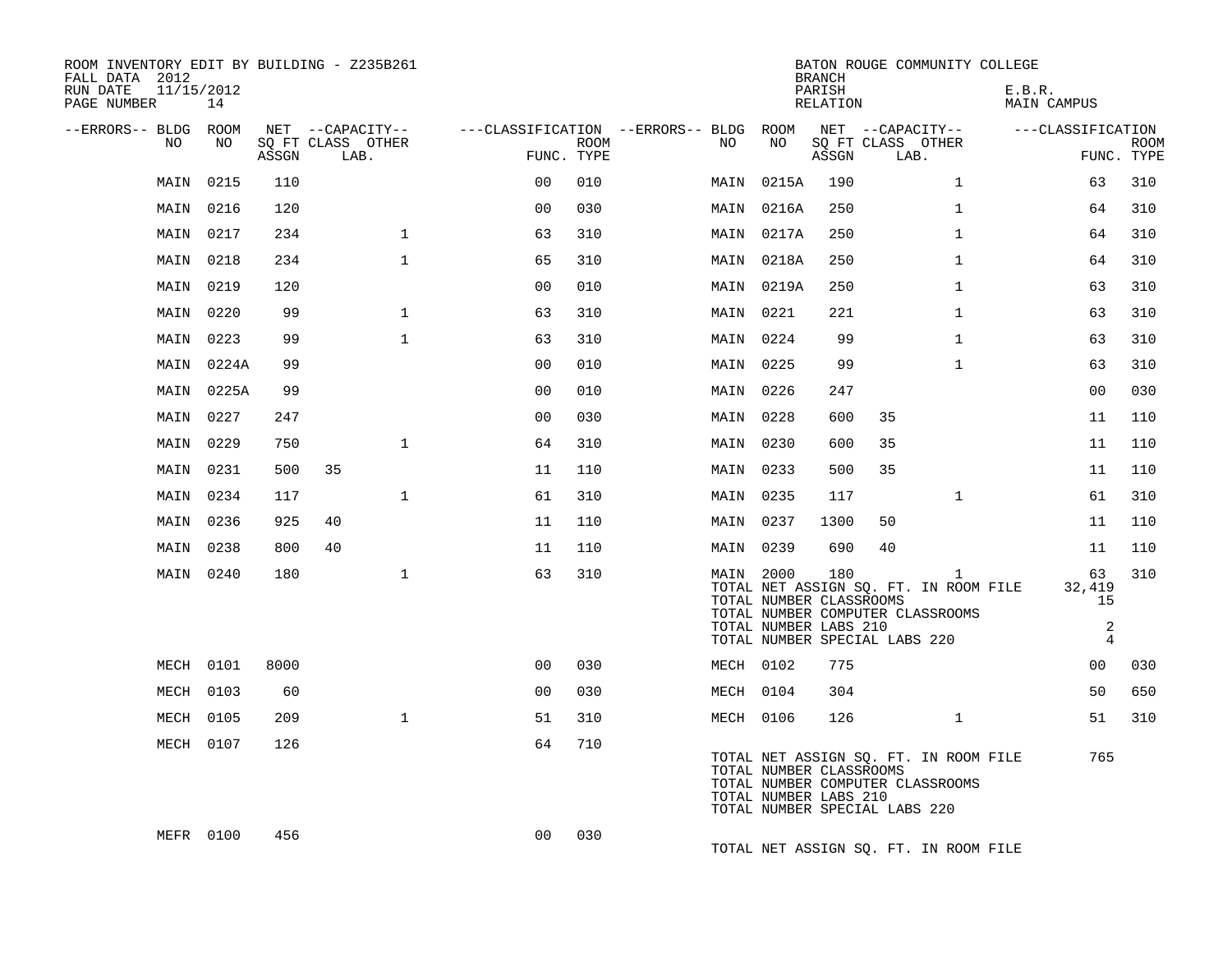| ROOM INVENTORY EDIT BY BUILDING - Z235B261<br>FALL DATA 2012<br>RUN DATE<br>11/15/2012 |            |                 |                                                     |                                                                             |                    |           |    | <b>BRANCH</b><br>PARISH                                                                  | BATON ROUGE COMMUNITY COLLEGE                                             | E.B.R. |                             |             |
|----------------------------------------------------------------------------------------|------------|-----------------|-----------------------------------------------------|-----------------------------------------------------------------------------|--------------------|-----------|----|------------------------------------------------------------------------------------------|---------------------------------------------------------------------------|--------|-----------------------------|-------------|
| PAGE NUMBER                                                                            | 15         |                 |                                                     |                                                                             |                    |           |    | RELATION                                                                                 |                                                                           |        | MAIN CAMPUS                 |             |
| --ERRORS-- BLDG ROOM<br>NO.                                                            | NO         |                 | NET --CAPACITY--<br>SQ FT CLASS OTHER<br>ASSGN LAB. | ---CLASSIFICATION --ERRORS-- BLDG ROOM NET --CAPACITY--   ---CLASSIFICATION | ROOM<br>FUNC. TYPE | NO        | NO | ASSGN<br>TOTAL NUMBER CLASSROOMS                                                         | SQ FT CLASS OTHER<br>LAB.                                                 |        | FUNC. TYPE                  | <b>ROOM</b> |
|                                                                                        |            |                 |                                                     |                                                                             |                    |           |    | TOTAL NUMBER LABS 210<br>TOTAL NUMBER SPECIAL LABS 220                                   | TOTAL NUMBER COMPUTER CLASSROOMS                                          |        |                             |             |
|                                                                                        |            | REBE 0100 68675 |                                                     | 82                                                                          | 082                |           |    | TOTAL NUMBER CLASSROOMS<br>TOTAL NUMBER LABS 210<br>TOTAL NUMBER SPECIAL LABS 220        | TOTAL NET ASSIGN SQ. FT. IN ROOM FILE<br>TOTAL NUMBER COMPUTER CLASSROOMS |        | 68,675                      |             |
| SBTC 0101                                                                              |            | 800             |                                                     | 12                                                                          | 350                | SBTC 0102 |    | 1000                                                                                     |                                                                           |        | 12                          | 240         |
| SBTC 0103                                                                              |            | 600             |                                                     | 12                                                                          | 350                | SBTC 0104 |    | 400                                                                                      |                                                                           |        | 63                          | 315         |
| SBTC 0105                                                                              |            | 120             | $\mathbf{1}$                                        | 63                                                                          | 310                | SBTC 0106 |    | 120                                                                                      | $\mathbf{1}$                                                              |        | 63                          | 310         |
| SBTC 0107                                                                              |            | 100             |                                                     | 0 <sub>0</sub>                                                              | 020                | SBTC 0108 |    | 100                                                                                      |                                                                           |        | 43                          | 315         |
| SBTC                                                                                   | 0109       | 200             | $\mathbf{1}$                                        | 61                                                                          | 310                | SBTC 0110 |    | 200                                                                                      | $\mathbf{1}$                                                              |        | 61                          | 310         |
|                                                                                        | SBTC 0111  | 600             | 15                                                  | 11                                                                          | 210                | SBTC 0112 |    | 200<br>TOTAL NUMBER CLASSROOMS<br>TOTAL NUMBER LABS 210<br>TOTAL NUMBER SPECIAL LABS 220 | TOTAL NET ASSIGN SQ. FT. IN ROOM FILE<br>TOTAL NUMBER COMPUTER CLASSROOMS |        | 92<br>4,340<br>$\mathbf{1}$ | 650         |
| STCT 0101                                                                              |            | 263             | $\mathbf 1$                                         | 60                                                                          | 310                | STCT 0102 |    | 156                                                                                      | $\mathbf{1}$                                                              |        | 60                          | 310         |
| STCT                                                                                   | 0103       | 167             | $\mathbf{1}$                                        | 63                                                                          | 310                | STCT 0104 |    | 1213                                                                                     |                                                                           |        | 0 <sub>0</sub>              | 020         |
| STCT                                                                                   | 0105       | 420             |                                                     | 0 <sub>0</sub>                                                              | 030                | STCT 0106 |    | 1143                                                                                     |                                                                           |        | 0 <sub>0</sub>              | 020         |
| STCT                                                                                   | 0107       | 45              |                                                     | 00                                                                          | 020                | STCT 0108 |    | 61                                                                                       |                                                                           |        | 00                          | 020         |
| STCT                                                                                   | 0109       | 305             | $\mathbf{1}$                                        | 51                                                                          | 310                | STCT 0110 |    | 187                                                                                      | $\mathbf{1}$                                                              |        | 51                          | 310         |
| STCT                                                                                   | 0111       | 200             | $\mathbf 1$                                         | 51                                                                          | 310                | STCT 0112 |    | 121                                                                                      | $\mathbf{1}$                                                              |        | 50                          | 310         |
| STCT                                                                                   | 0113       | 260             |                                                     | 0 <sub>0</sub>                                                              | 030                | STCT 0114 |    | 1637                                                                                     |                                                                           |        | 51                          | 240         |
| STCT                                                                                   | 0115       | 114             | $\mathbf{1}$                                        | 51                                                                          | 310                | STCT 0116 |    | 175                                                                                      | $\mathbf{1}$                                                              |        | 51                          | 310         |
| STCT                                                                                   | 0117       | 144             |                                                     | 51                                                                          | 240                | STCT 0118 |    | 288                                                                                      |                                                                           |        | 51                          | 240         |
| STCT                                                                                   | 0119       | 456             |                                                     | 0 <sub>0</sub>                                                              | 020                | STCT 0120 |    | 88                                                                                       | $\mathbf{1}$                                                              |        | 51                          | 310         |
| STCT                                                                                   | 0121       | 92              | $\mathbf{1}$                                        | 51                                                                          | 310                | STCT 0122 |    | 275                                                                                      | $\mathbf{1}$                                                              |        | 51                          | 310         |
|                                                                                        | STCT 0122A | 108             | $\mathbf 1$                                         | 51                                                                          | 310                | STCT 0123 |    | 100                                                                                      | $\mathbf{1}$                                                              |        | 51                          | 310         |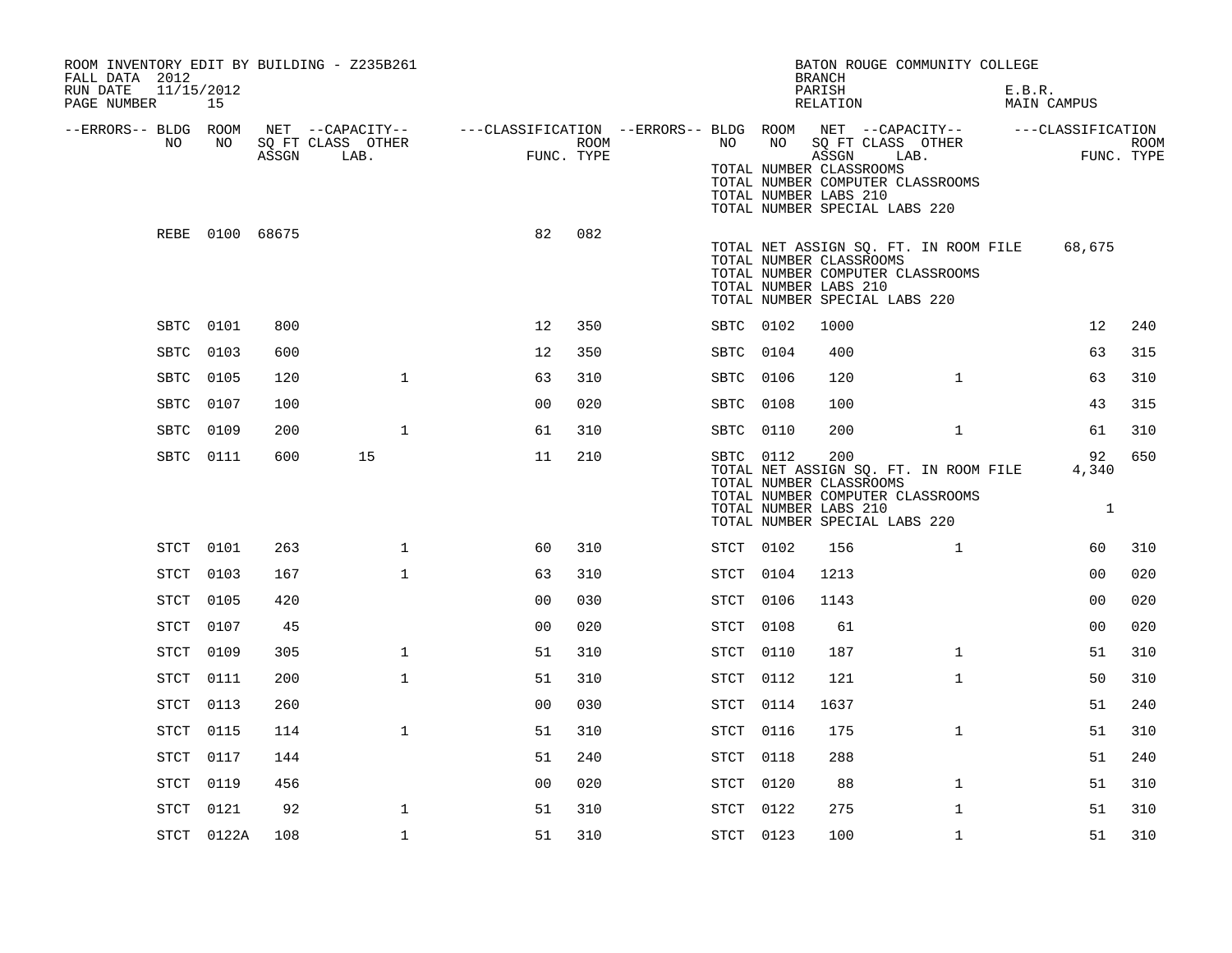| ROOM INVENTORY EDIT BY BUILDING - Z235B261<br>FALL DATA 2012<br>RUN DATE<br>11/15/2012<br>PAGE NUMBER | 16    |       |                           |                                   | BATON ROUGE COMMUNITY COLLEGE<br><b>BRANCH</b><br>PARISH<br>RELATION |  |             |            |       |                                       |                   |                           |  |
|-------------------------------------------------------------------------------------------------------|-------|-------|---------------------------|-----------------------------------|----------------------------------------------------------------------|--|-------------|------------|-------|---------------------------------------|-------------------|---------------------------|--|
| --ERRORS-- BLDG ROOM                                                                                  |       |       | NET --CAPACITY--          | ---CLASSIFICATION --ERRORS-- BLDG |                                                                      |  |             | ROOM       |       | NET --CAPACITY--                      | ---CLASSIFICATION |                           |  |
| NO                                                                                                    | NO    | ASSGN | SQ FT CLASS OTHER<br>LAB. | FUNC. TYPE                        | <b>ROOM</b>                                                          |  | NO          | NO         | ASSGN | SQ FT CLASS OTHER<br>LAB.             |                   | <b>ROOM</b><br>FUNC. TYPE |  |
| STCT                                                                                                  | 0124  | 116   | $\mathbf 1$               | 51                                | 310                                                                  |  | STCT        | 0125       | 101   | $\mathbf{1}$                          | 51                | 310                       |  |
| STCT                                                                                                  | 0126  | 184   | $\mathbf{1}$              | 51                                | 310                                                                  |  | STCT        | 0127       | 106   | $\mathbf{1}$                          | 51                | 310                       |  |
| <b>STCT</b>                                                                                           | 0128  | 120   | $\mathbf 1$               | 51                                | 310                                                                  |  | STCT        | 0129       | 130   | $\mathbf{1}$                          | 51                | 310                       |  |
| <b>STCT</b>                                                                                           | 0130  | 208   | $\mathbf{1}$              | 51                                | 310                                                                  |  | STCT        | 0131       | 204   | $\mathbf{1}$                          | 51                | 310                       |  |
| <b>STCT</b>                                                                                           | 0133  | 90    | $\mathbf{1}$              | 51                                | 310                                                                  |  | STCT        | 0135       | 299   | $\mathbf{1}$                          | 55                | 310                       |  |
| <b>STCT</b>                                                                                           | 0136  | 50    |                           | 0 <sub>0</sub>                    | 010                                                                  |  | STCT        | 0137       | 239   | $\mathbf{1}$                          | 55                | 310                       |  |
| <b>STCT</b>                                                                                           | 0142  | 168   | $\mathbf{1}$              | 51                                | 310                                                                  |  | STCT 0143   |            | 168   | $\mathbf{1}$                          | 55                | 310                       |  |
| STCT                                                                                                  | 0144  | 232   |                           | 55                                | 315                                                                  |  | STCT        | 0145       | 168   | $\mathbf{1}$                          | 70                | 310                       |  |
| <b>STCT</b>                                                                                           | 0146  | 80    | $\mathbf 1$               | 55                                | 310                                                                  |  | STCT 0147   |            | 80    | $\mathbf{1}$                          | 55                | 310                       |  |
| <b>STCT</b>                                                                                           | 0148  | 81    | $\mathbf 1$               | 55                                | 310                                                                  |  | STCT 0149   |            | 174   |                                       | 00                | 020                       |  |
| <b>STCT</b>                                                                                           | 0150  | 252   | $\mathbf{1}$              | 55                                | 310                                                                  |  | STCT 0151   |            | 238   |                                       | 0 <sub>0</sub>    | 020                       |  |
| <b>STCT</b>                                                                                           | 0152  | 1296  | 86                        | 51                                | 110                                                                  |  | STCT        | 0152A      | 120   | $\mathbf{1}$                          | 62                | 310                       |  |
| <b>STCT</b>                                                                                           | 0153  | 24    |                           | 70                                | 315                                                                  |  | STCT 0154   |            | 101   |                                       | 0 <sub>0</sub>    | 030                       |  |
| <b>STCT</b>                                                                                           | 0156  | 117   |                           | 0 <sub>0</sub>                    | 010                                                                  |  | STCT        | 0158       | 2913  |                                       | 90                | 660                       |  |
| STCT                                                                                                  | 0158A | 264   | $\mathbf 1$               | 51                                | 310                                                                  |  | STCT        | 0159       | 571   |                                       | 00                | 030                       |  |
| STCT                                                                                                  | 0159B | 216   | $\mathbf{1}$              | 51                                | 310                                                                  |  |             | STCT 0159C | 612   |                                       | 0 <sub>0</sub>    | 020                       |  |
| <b>STCT</b>                                                                                           | 0160  | 63    |                           | 71                                | 715                                                                  |  | STCT        | 0161       | 50    |                                       | 00                | 010                       |  |
| STCT                                                                                                  | 0162  | 130   | $\mathbf 1$               | 51                                | 310                                                                  |  | STCT        | 0163       | 242   | $\mathbf{1}$                          | 51                | 310                       |  |
| <b>STCT</b>                                                                                           | 0163A | 240   | $\mathbf{1}$              | 62                                | 310                                                                  |  | <b>STCT</b> | 0164       | 168   |                                       | 00                | 030                       |  |
| <b>STCT</b>                                                                                           | 0166  | 48    |                           | 0 <sub>0</sub>                    | 030                                                                  |  | STCT        | 0169       | 35    |                                       | 70                | 115                       |  |
| <b>STCT</b>                                                                                           | 0169B | 96    | $\mathbf{1}$              | 62                                | 310                                                                  |  | STCT        | 0170       | 60    |                                       | 0 <sub>0</sub>    | 020                       |  |
| <b>STCT</b>                                                                                           | 0171  | 40    |                           | 0 <sub>0</sub>                    | 020                                                                  |  | STCT 0172   |            | 109   |                                       | 00                | 020                       |  |
| STCT                                                                                                  | 0173  | 260   | $\mathbf{1}$              | 51                                | 310                                                                  |  | STCT 0174   |            | 280   | $\mathbf{1}$                          | 51                | 310                       |  |
| STCT                                                                                                  | 0175  | 262   | 1                         | 70                                | 310                                                                  |  | STCT 0176   |            | 128   | $\mathbf{1}$                          | 51                | 310                       |  |
| STCT                                                                                                  | 0177  | 192   | $\mathbf{1}$              | 51                                | 310                                                                  |  | STCT 1000   |            | 262   | TOTAL NET ASSIGN SQ. FT. IN ROOM FILE | 55<br>14,469      | 310                       |  |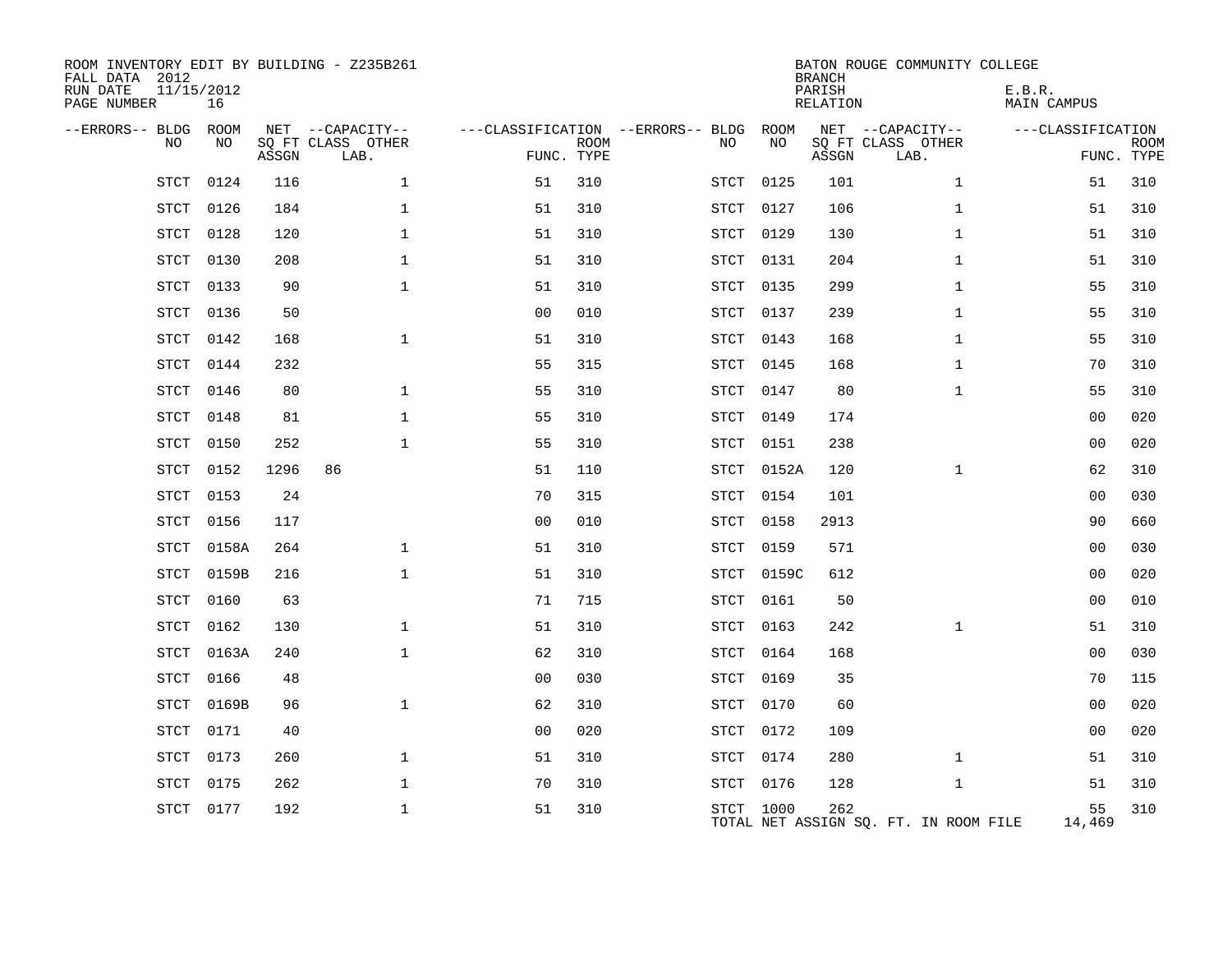| ROOM INVENTORY EDIT BY BUILDING - Z235B261<br>2012<br>FALL DATA |             |              |                                           |                   |                    |                 |     |            | BRANCH                                  | BATON ROUGE COMMUNITY COLLEGE                                     |                       |                    |
|-----------------------------------------------------------------|-------------|--------------|-------------------------------------------|-------------------|--------------------|-----------------|-----|------------|-----------------------------------------|-------------------------------------------------------------------|-----------------------|--------------------|
| 11/15/2012<br>RUN DATE<br>PAGE NUMBER                           |             |              |                                           |                   |                    |                 |     |            | PARISH<br>RELATION                      |                                                                   | E.B.R.<br>MAIN CAMPUS |                    |
|                                                                 |             |              |                                           |                   |                    |                 |     |            |                                         |                                                                   |                       |                    |
| --ERRORS-- BLDG<br>NO.                                          | ROOM<br>NO. | NET<br>ASSGN | --CAPACITY--<br>SO FT CLASS OTHER<br>LAB. | ---CLASSIFICATION | ROOM<br>FUNC. TYPE | --ERRORS-- BLDG | NO. | ROOM<br>NO | NET<br>ASSGN<br>TOTAL NUMBER CLASSROOMS | --CAPACITY--<br>SO FT CLASS<br>OTHER<br>LAB.                      | ---CLASSIFICATION     | ROOM<br>FUNC. TYPE |
|                                                                 |             |              |                                           |                   |                    |                 |     |            | TOTAL NUMBER LABS 210                   | TOTAL NUMBER COMPUTER CLASSROOMS<br>TOTAL NUMBER SPECIAL LABS 220 |                       |                    |